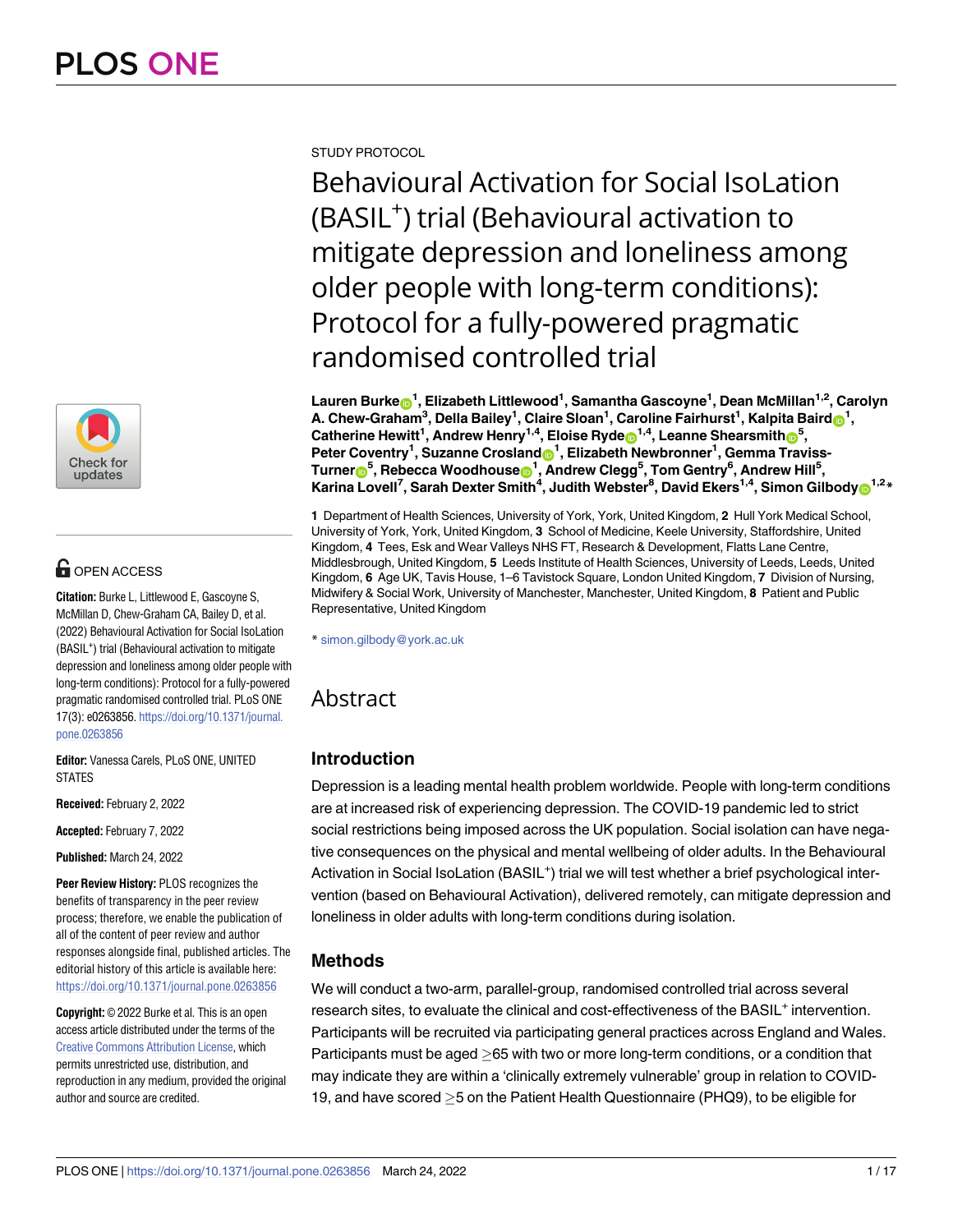<span id="page-1-0"></span>**Funding:** EL, DM, CCG, CH, PC, GTT, AC, TG, AH, KL, SDS, DE and SG were funded by National Institute for Health Research (NIHR) Programme Grants for Applied Research (PGfAR) RP-PG-0217- 20006. The funder had no role in study design, data collection and analysis, decision to publish, or preparation of the manuscript. The funder had no role in study design, data collection and analysis, decision to publish, or preparation of the manuscript.

**Competing interests:** We have read the journal's policy and the authors of this manuscript have the following competing interests. DE and CCG are current committee members for the NICE Depression Guideline (update) Development Group, and SG was a member between 2015-18. SG, PC and DMcM are supported by the NIHR Yorkshire and Humberside Applied Research Collaboration (ARC) and DE is supported by the North East and North Cumbria ARCs.

inclusion. Randomisation will be 1:1, stratified by research site. Intervention participants will receive up to eight intervention sessions delivered remotely by trained BASIL<sup>+</sup> Support Workers and supported by a self-help booklet. Control participants will receive usual care, with additional signposting to reputable sources of self-help and information, including advice on keeping mentally and physically well. A qualitative process evaluation will also be undertaken to explore the acceptability of the BASIL<sup>+</sup> intervention, as well as barriers and enablers to integrating the intervention into participants' existing health and care support, and the impact of the intervention on participants' mood and general wellbeing in the context of the COVID-19 restrictions. Semi-structured interviews will be conducted with intervention participants, participant's caregivers/supportive others and BASIL<sup>+</sup> Support Workers. Outcome data will be collected at one, three, and 12 months post-randomisation. Clinical and cost-effectiveness will be evaluated. The primary outcome is depressive symptoms at the three-month follow up, measured by the PHQ9. Secondary outcomes include loneliness, social isolation, anxiety, quality of life, and a bespoke health services use questionnaire.

## **Discussion**

This study is the first large-scale trial evaluating a brief Behavioural Activation intervention in this population, and builds upon the results of a successful external pilot trial.

# **Trial registration**

ClinicalTrials.Gov identifier [ISRCTN63034289](https://www.isrctn.com/ISRCTN63034289?q=42569496&filters=&sort=&offset=1&totalResults=1&page=1&pageSize=10&searchType=basic-search), registered on 5th February 2021.

# **Introduction**

Long-term health conditions (LTCs) are reported to be more prevalent in older people, and numbers continue to increase. This includes the number of older people with multiple LTCs [\[1](#page-13-0)]. The co-existence of two or more chronic conditions is termed 'multiple long-term conditions' (MLTCs) by the National Institute for Health Research (NIHR) [\[2](#page-13-0)]. NICE guidance highlights the importance of individualised treatment plans that address both physical and psychological conditions [\[3\]](#page-13-0).

Depression is a major contributor to the overall global burden of disease according to the World Health Organisation [[4](#page-13-0)] and is set to become the highest among all health problems by 2030 [[5](#page-13-0)]. A two-to-three-fold increase in the prevalence of depression is found across the range of LTCs, resulting in poorer outcomes, lower quality of life and increased mortality [\[6](#page-13-0)]. Additionally, people with depression are more likely to have two or more LTCs and experience the greatest reduction in quality of life [[7](#page-14-0)]. This results in substantially increased treatment costs and a significant contribution to health inequalities, particularly among older adults [\[8\]](#page-14-0).

The Coronavirus 2 (SARS-CoV-2) virus (and the COVID-19 disease it causes) reached pandemic status in March 2020 triggering a national Stay At Home order ("lockdown"), where the UK government and devolved nations instructed individuals to follow compulsory social distancing and self-isolation rules. In addition, more than 2.2 million people were identified by the NHS as 'clinically extremely vulnerable' (including those with specific health conditions and older people) and were advised to follow stricter forms of isolation ("shielding") [\[9](#page-14-0)]. Restriction levels have varied throughout the pandemic, with many people choosing to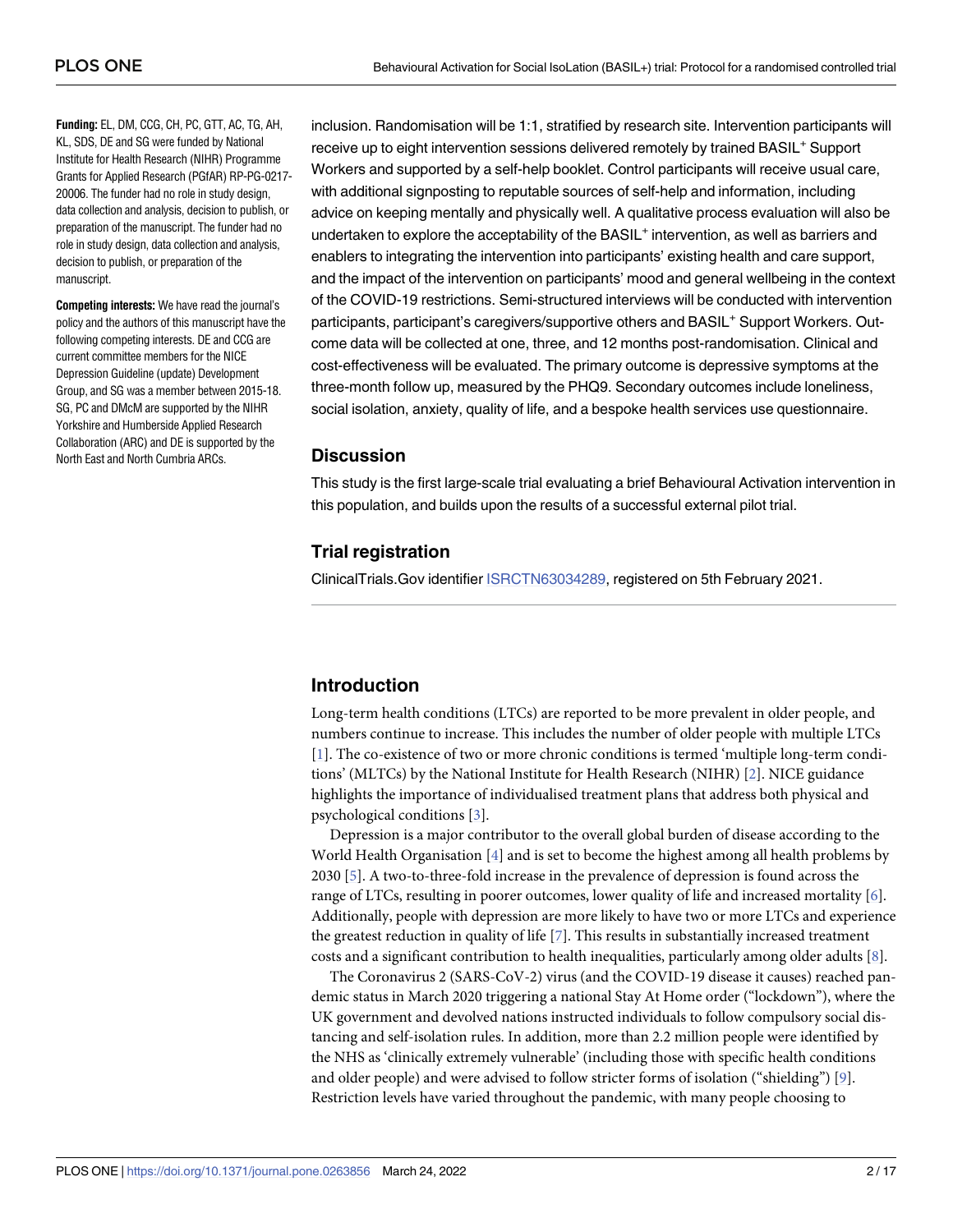<span id="page-2-0"></span>continue shielding, or maintain previous social distancing guidance, regardless of restrictions being eased [[10](#page-14-0)].

The population's mental health has worsened as a consequence of the pandemic [\[11\]](#page-14-0), with reports of an increase in feelings of depression, anxiety and loneliness in older adults [[12](#page-14-0)]. The social restrictions imposed to attempt to contain the virus led to widespread social and economic disruption. This rapid change to social norms increased isolation leading to loneliness and depression, which are known factors in the development of poorer mental health outcomes [[12](#page-14-0)]. Existing research supports these reports, highlighting how social isolation has a disproportionate effect on the physical and mental wellbeing of older adults [\[13,](#page-14-0) [14\]](#page-14-0). Loneliness is also considered a significant public health concern in those aged 60 years and over, with evidence showing a link between persistent loneliness and increased healthcare utilisation, regardless of health status [\[13\]](#page-14-0). Furthermore, a longitudinal study of ageing indicated loneliness is linked to future depression, as depressive symptoms increased over time among people with higher loneliness scores [\[15\]](#page-14-0). Loneliness is not an inevitable consequence of social isolation, and approaches to mitigate loneliness were highlighted as population priority even before the COVID-19 pandemic [\[16,](#page-14-0) [17](#page-14-0)]. Such approaches include focusing on social networks [\[18\]](#page-14-0) or adapting strategies derived from cognitive behavioural therapy in order to maintain social connectedness [\[19\]](#page-14-0). This emphasises the need for an intervention incorporating both depression and loneliness, which could potentially mitigate the immediate and longer lasting psychological impacts of COVID-19 on vulnerable populations, including older people and those with LTCs [[20](#page-14-0)].

Behavioural Activation (BA) is a clinically effective structured psychological treatment for depression, encouraging individuals to reconnect with valued activities and positive reinforcement in their environment [\[21\]](#page-14-0). The therapist (or 'case manager') and patient work together to reinstate (or replace, if former activities are no longer possible) behaviours that improve mood and encourage the patient to remain active. It has the potential to address the disrupted routines and reduced opportunities for physical activity and social contact that have resulted from the increased social isolation older adults have faced over the course of the pandemic, whilst also addressing the social isolation that some older adults may have faced irrespective of the pandemic. BA is delivered within a Collaborative Care framework, which is a way of organising care so that an intervention is delivered in the most effective, patient-centred way. A Cochrane review has emphasised the importance of Collaborative Care in relation to multiple long-term conditions [[22](#page-14-0)]. Evidence supports Collaborative Care for people with depression particularly if it includes a structured psychological intervention [\[22\]](#page-14-0). Given the nature of the COVID-19 pandemic, it is crucial that such interventions are able to be delivered remotely. Evidence suggests it is feasible and acceptable to use remote interventions to mitigate the psychosocial consequences (including depression and loneliness) of COVID-19 [\[23\]](#page-14-0).

Recent research has described the impacts of the pandemic on the population's mental health [\[11,](#page-14-0) [24](#page-15-0)]. However, clinical trials to test interventions to prevent and alleviate the psychological impact of COVID-19 have been limited, with drug and vaccine development trials prioritised [\[25\]](#page-15-0). By late 2019, we had co-developed a brief and scalable psychological intervention (based on BA) as part of an existing programme of work (Multi-Morbidity in Older Adults with Depression Study, MODS (RP-PG-0217-20006)). The MODS intervention was designed to be delivered mostly by telephone (with a face to face contact for the first session) for older adults with MLTCs and depression. Plans to test the MODS intervention were halted in March 2020 due to the pandemic. In response to the pandemic and in an effort to mitigate the psychological impacts of social isolation on older adults with long-term health conditions, we drew on the accumulated knowledge from MODS to adapt the MODS BA intervention to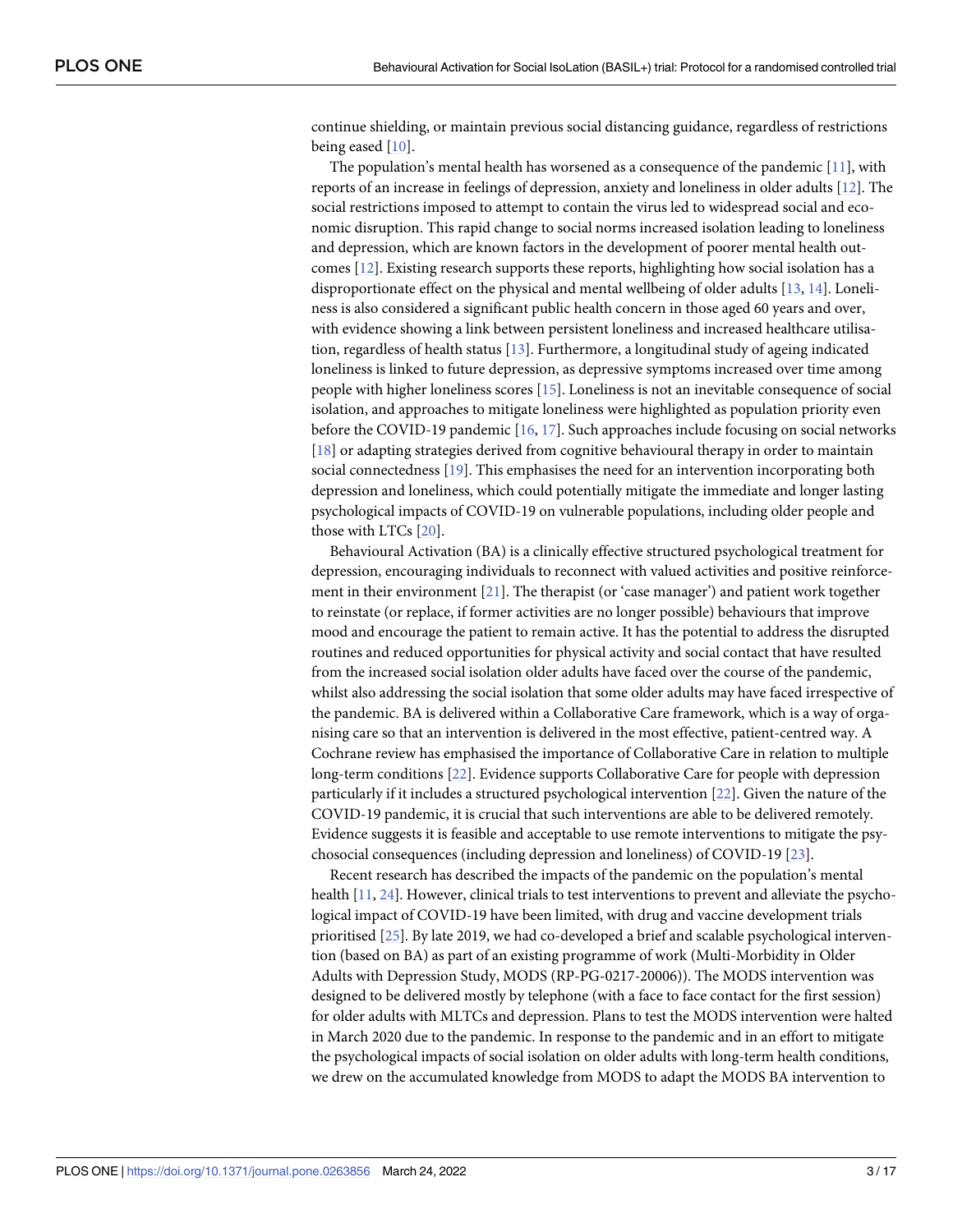<span id="page-3-0"></span>facilitate remote delivery–and developed the BASIL (Behavioural Activation for Social IsoLation) programme of work.

An external pilot Randomised Controlled Trial (RCT) commenced in April 2020 (BASIL-C19) to test the feasibility and acceptability of the BASIL intervention and remote trial delivery. The pilot study indicated that BA was a plausible intervention to mitigate the psychological impacts of COVID-19 isolation for older adults and is acceptable and feasibly delivered remotely [\[23\]](#page-14-0). The clinical and cost-effectiveness of the BASIL intervention will now be tested in a fully-powered large-scale RCT (BASIL+).

# **Materials and methods**

## **Research aims**

The aim of the BASIL<sup>+</sup> trial is to test the clinical and cost-effectiveness of a brief psychological intervention (BA) with embedded process and economic evaluations:

- Establish the clinical effectiveness of BA in preventing and mitigating depression and loneliness among older people with multimorbidity during isolation.
- Establish the cost effectiveness of BA in preventing and mitigating depression and loneliness among older people with multimorbidity during isolation.
- To explore barriers and facilitators to implementation, in healthcare services, of the BA intervention for older people with multiple LTCs during isolation.

#### **Design**

The BASIL<sup>+</sup> trial is a two arm, parallel-group, multicentre, randomised controlled trial with embedded qualitative process and economic evaluations. The trial also includes a methodological Study Within a Trial (SWAT) to evaluate the impact of a study infographic on participant recruitment and response rates. The schedule of enrolment, interventions and assessments is shown in [Fig](#page-4-0) 1.

#### **Setting**

Participants will be identified via general practices across England and Wales. The intervention will be delivered across a range of health care settings (e.g. primary care, secondary care, voluntary/third sector).

### **Identification**

Potential participants will be identified via searches of patient registers at general practices. Lists of patients aged 65 and over with two or more long-term conditions (LTCs) or a condition that may indicate they are 'clinically extremely vulnerable' in relation to COVID-19 (following UK Health Security Agency (UKHSA), previously known as Public Health England guidance) will be generated. Patient lists will be screened by General practitioner (GP) practice teams to remove patients meeting exclusion criteria (detailed below).

LTCs will be based on the Department of Health (DoH) definition [[26](#page-15-0)]. We will primarily focus on commonly reported LTCs for older people (such as asthma/ chronic obstructive pulmonary disease, diabetes, hypertension/coronary heart disease, and stroke) according to the primary care Quality and Outcomes Framework (QOF) [[27](#page-15-0)] but will also include conditions such as musculoskeletal problems and chronic pain.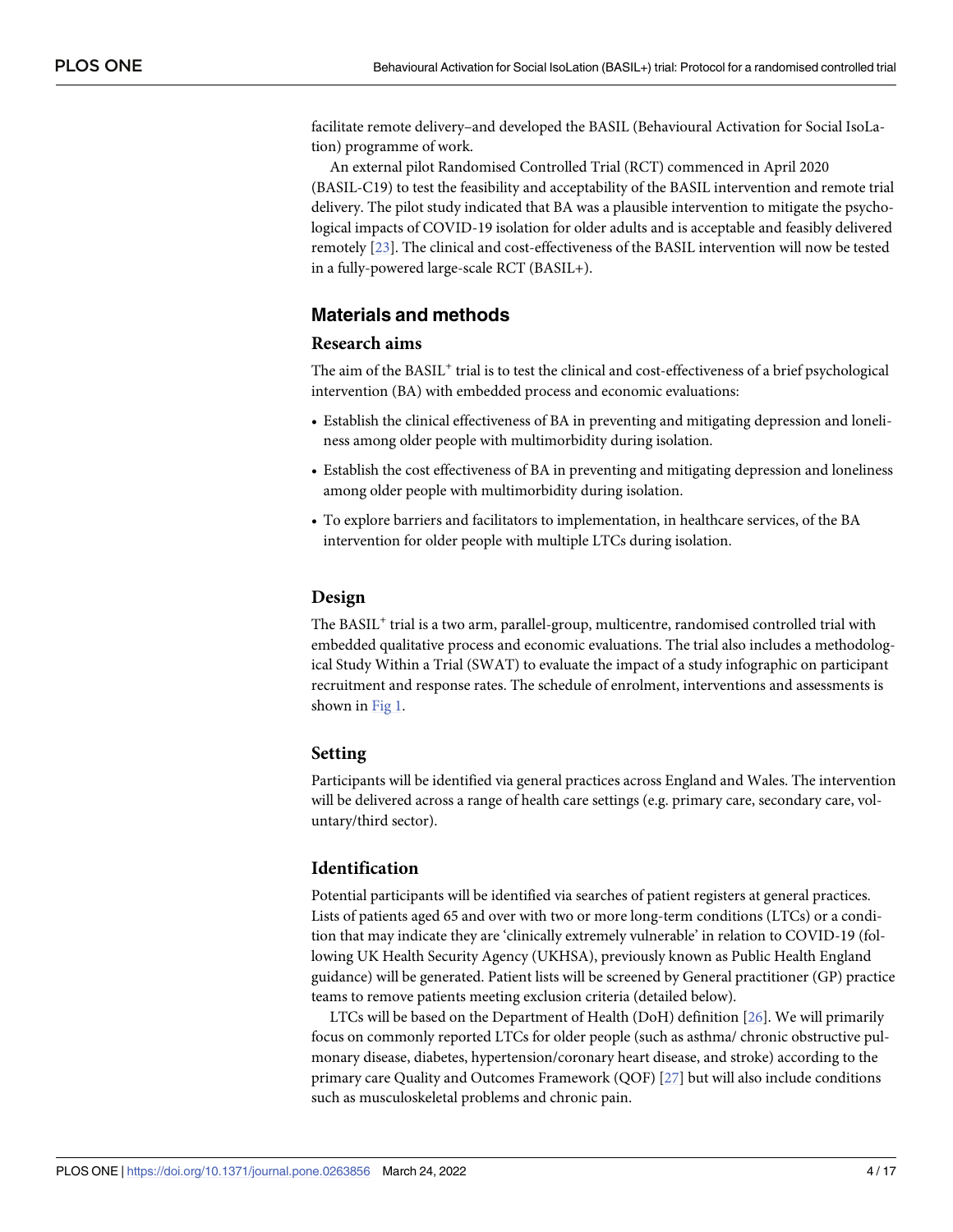<span id="page-4-0"></span>

|                                                    | Enrolment | Allocation | Post-allocation               |                               |                                |
|----------------------------------------------------|-----------|------------|-------------------------------|-------------------------------|--------------------------------|
| <b>TIMEPOINT**</b>                                 | $-t_1$    | $\pmb{0}$  | 1 month post<br>randomisation | 3 month post<br>randomisation | 12 month post<br>randomisation |
| <b>ENROLMENT:</b>                                  |           |            |                               |                               |                                |
| <b>Eligibility screen</b>                          | X         |            |                               |                               |                                |
| <b>Informed consent</b>                            | X         |            |                               |                               |                                |
| <b>Baseline questionnaire</b><br>and randomisation | X         |            |                               |                               |                                |
| <b>Allocation</b>                                  |           | X          |                               |                               |                                |
| <b>INTERVENTIONS:</b>                              |           |            |                               |                               |                                |
| <b>Behavioural Activation</b><br>(BA) intervention |           |            |                               |                               |                                |
| Usual care and sign<br>posting                     |           |            |                               |                               |                                |
| <b>ASSESSMENTS:</b>                                |           |            |                               |                               |                                |
| Demographic<br>information                         |           | X          |                               |                               |                                |
| COVID-19<br>questionnaire                          |           | X          | $\overline{\mathsf{x}}$       | $\overline{\mathsf{x}}$       | X                              |
| Health service use<br>questionnaire                |           | X          | X                             | $\overline{\mathsf{x}}$       | Χ                              |
| <b>Primary outcome</b>                             |           |            |                               | X                             |                                |
| Secondary outcomes                                 |           | X          | X                             | X                             | X                              |

**[Fig](#page-3-0) 1. SPIRIT schedule of enrollment, interventions, and assessments.**

<https://doi.org/10.1371/journal.pone.0263856.g001>

#### **Inclusion criteria**

- Older adults (65 years or over)
- Two or more long-term conditions (LTCs) or a condition that may suggest they are within a 'clinically extremely vulnerable' group in relation to COVID-19
- A score of  $\geq$ 5 at screening on the Patient Health Questionnaire (PHQ9) (a score of 5–9 indicates possible sub-threshold depression, 10 and above indicates possible depression) [[28](#page-15-0)]

#### **Exclusion criteria**

- Cognitive impairment
- Bipolar disorder/psychosis/psychotic symptoms
- Alcohol or drug dependence
- In the palliative phase of illness
- Have active suicidal ideation
- Currently receiving psychological therapy
- Unable to speak or understand English

Older adults will not be excluded on the basis of living in residential/care homes.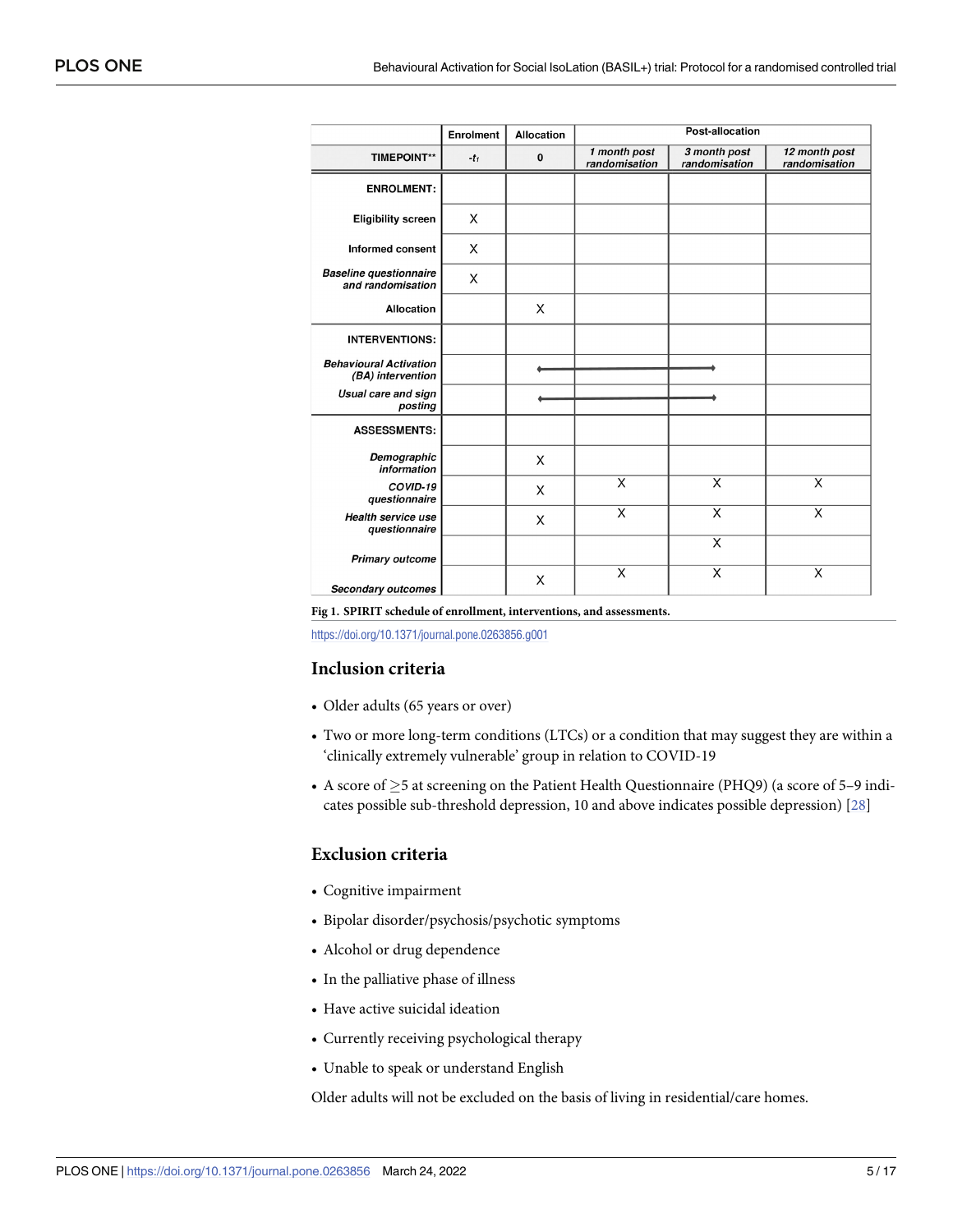## **Recruitment**

Identified potential participants will receive a study information pack (containing a practice letter-headed invitation letter, Participant Information Sheet and an example consent form) and a text message about BASIL<sup>+</sup> (where possible) via their GP practice. Patients will be given the option to complete an online consent form (via a link provided in the PIS, mirroring the example consent form patients receive), or to contact the study team directly. Extended GP practice teams will contact the remaining potential participants by telephone to determine interest in the study. Verbal permission to pass on their contact details (permission to contact (PTC)) to the local BASIL<sup>+</sup> study team will be obtained from interested patients and recorded.

A BASIL<sup>+</sup> study researcher will then make contact via telephone (or video call using an appropriate online platform) to discuss the study, answer any questions and determine eligibility. Where patients are eligible and wish to participate, informed consent will be obtained (where online consent has not already been provided). In response to the need to deliver the trial remotely, the informed consent process will involve taking consent verbally. Participants will be directed to the example consent form provided in the study information pack; the a researcher will read out each of the consent statements, and request that the participant respond to confirm whether they agree or disagree with the statement, and creating a written record of their responses. Once informed consent has been confirmed, the baseline questionnaire will then be completed over the telephone with a researcher (either immediately following confirmation of eligibility or at a later date, in line with participant preference, and ideally within one week).

## **Randomisation and blinding**

Following baseline questionnaire completion, eligible and consenting participants will be randomised 1:1 to either receive the intervention (BA) or usual care with signposting information. Randomisation will take place via a secure online randomisation service provided by the York Trials Unit (YTU). A YTU statistician not involved with participant recruitment will generate the allocation schedule, using block randomisation stratified by site with randomly varying block sizes. Participants will be informed of their group allocation by telephone (and confirmed by letter). The participant's GP will be informed by letter of the participant's group allocation; this will include information about the participant's mood symptoms (with the participant's consent).

Researchers completing follow-up questionnaires (outcome measures) with participants over the telephone will be blind to group allocation. Due to the nature of the intervention, it is not possible to keep participants or the BASIL<sup>+</sup> Support Workers delivering the intervention blind to allocation.

# **Intervention**

**BASIL<sup>+</sup> intervention.** The BASIL<sup>+</sup> intervention uses BA set within a Collaborative Care framework. BA aims to help people stay connected with the world by helping them to maintain activities which they value. Where valued activities may no longer be possible, either in the short or long-term, BA prompts participants to think about alternative activities which fulfil a similar function and help them to remain active. Remaining active and staying connected with the world may benefit physical and emotional wellbeing, which could be particularly important where COVID-19 restrictions have disrupted usual routines and connections with the outside world. The BASIL Support Worker (BSW) and the participant will work together using a self-help workbook to develop an individualised treatment plan. The plan will take into account relevant COVID-19 guidance and aid in the establishment of new daily routines.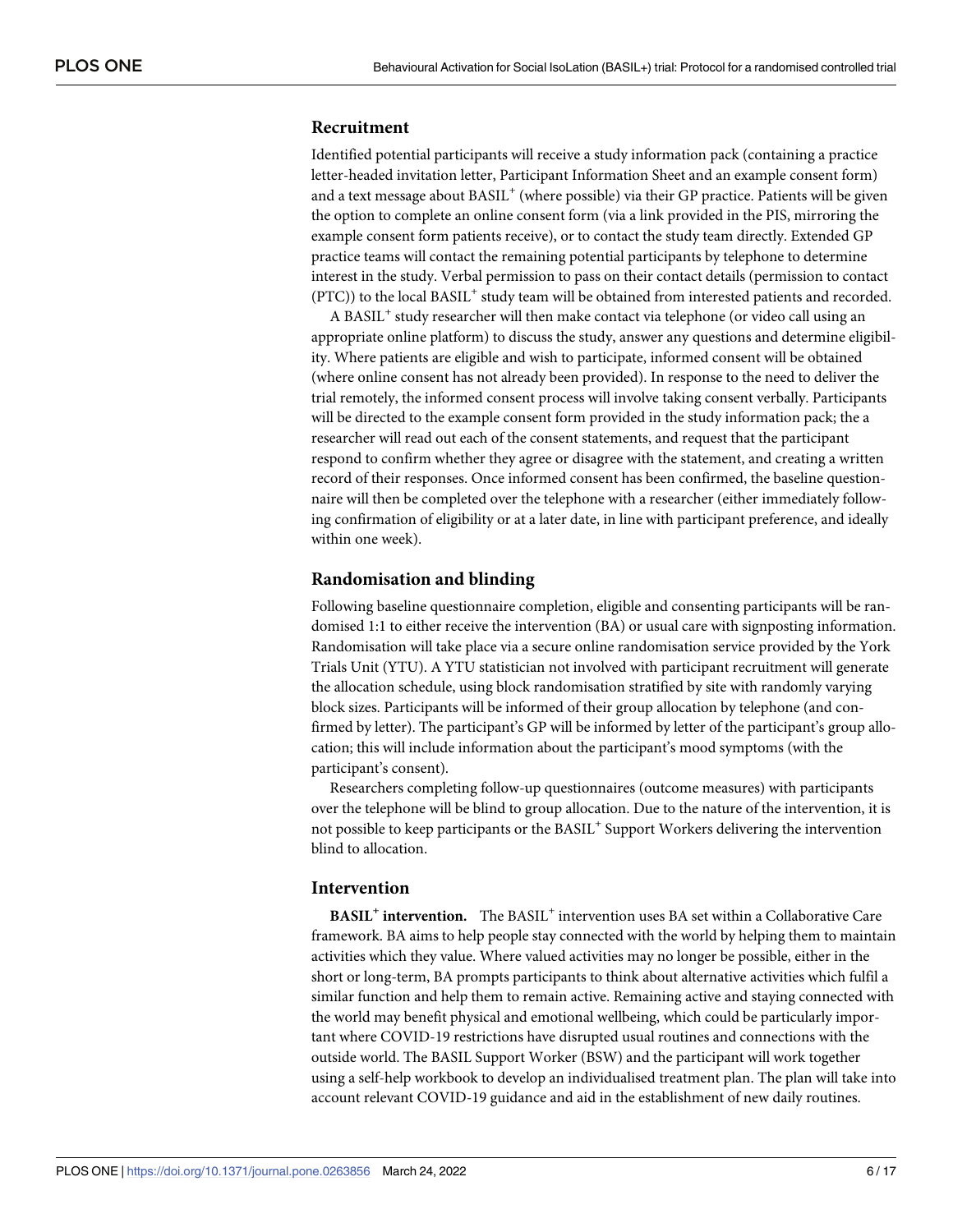<span id="page-6-0"></span>Support will be provided to help participants use technology to maintain contact with those important to them or access services. The booklet also recognises that participants may be worried about the current situation due to COVID-19, either about the pandemic itself or recommencing activities they have not undertaken for some time. The BSW can work with the participant to identify simple strategies to manage worry and help them to recommence activities in a way which makes them feel most comfortable.

The Collaborative Care aspect of the intervention may involve the BSW supporting the participant to take a proactive role in managing their mood and long-term health conditions. The BSW will liaise with the participant's GP or other professionals involved in the participant's care, if appropriate. They may also provide information about relevant support services or organisations running activities relevant to the participant's interests.

Participants will be offered up to eight intervention sessions, delivered by a trained BSW and supported by the self-help booklet. The self-help booklet has been developed over a number of similar studies; most recently during the BASIL-C19 pilot study [[23\]](#page-14-0), where it was adapted for use during the COVID-19 pandemic with help and feedback from older adults, BSWs and a range of stakeholders, including members of the existing MODS/BASIL Patient and Public Involvement (PPI) group. Further minor adaptations were made for BASIL+ following the BASIL-C19 pilot (including minor design and wording changes to the self-help booklet). All sessions will be delivered remotely, either over the telephone or by video call (where this is available and preferred) and according to participant preference. The first session will last approximately one hour with subsequent sessions lasting approximately 30 minutes.

The depression scale of the Depression Anxiety Stress Scale (DASS) [\[29\]](#page-15-0) will be used as a within session depression symptom monitoring tool. The DASS is a widely used and simple to score monitoring tool with clear clinical cut off scores (non/mild/moderate/severe). DASS scores will be used to aid decision making by BSWs in conjunction with their BASIL<sup>+</sup> clinical supervisor. Where risk or significant clinical deterioration is indicated the participant will be supported to access more formal healthcare interventions.

**BASIL<sup>+</sup> Support Workers (BSWs).** BSWs will have a range of backgrounds (clinical and non-clinical). They will be required to complete bespoke intervention training (approximately 22 hours) facilitated by clinical members of the study team. Materials, including recorded presentations, role-play demonstration of sessions and a support worker treatment manual will be provided to the BSWs prior to three, two-hour online/video group training sessions. The training will cover the components of the BA intervention within the Collaborative Care framework, intervention delivery, and study procedures. BSWs will be required to pass a telephone-based bespoke competency assessment with a training facilitator before commencing delivery of the intervention. BSWs will receive regular supervision/support from a clinical member of the BASIL<sup>+</sup> study team.

#### **Comparator**

Participants allocated to the usual care with signposting information group will receive their usual care as provided by their current NHS and/or third sector providers. In addition, usual care (control) participants will be signposted to sources of self-help and information, including advice on how to keep mentally and physically well. Examples of such sources includes guidance from UK Health Security Agency (UKHSA), previously known as Public Health England [\[30\]](#page-15-0), and Age UK [[31](#page-15-0)].

#### **Outcome measures**

Data will be obtained at baseline and one, three, and twelve months post-randomisation. Baseline data will be collected over the telephone with a researcher. Participants will be offered the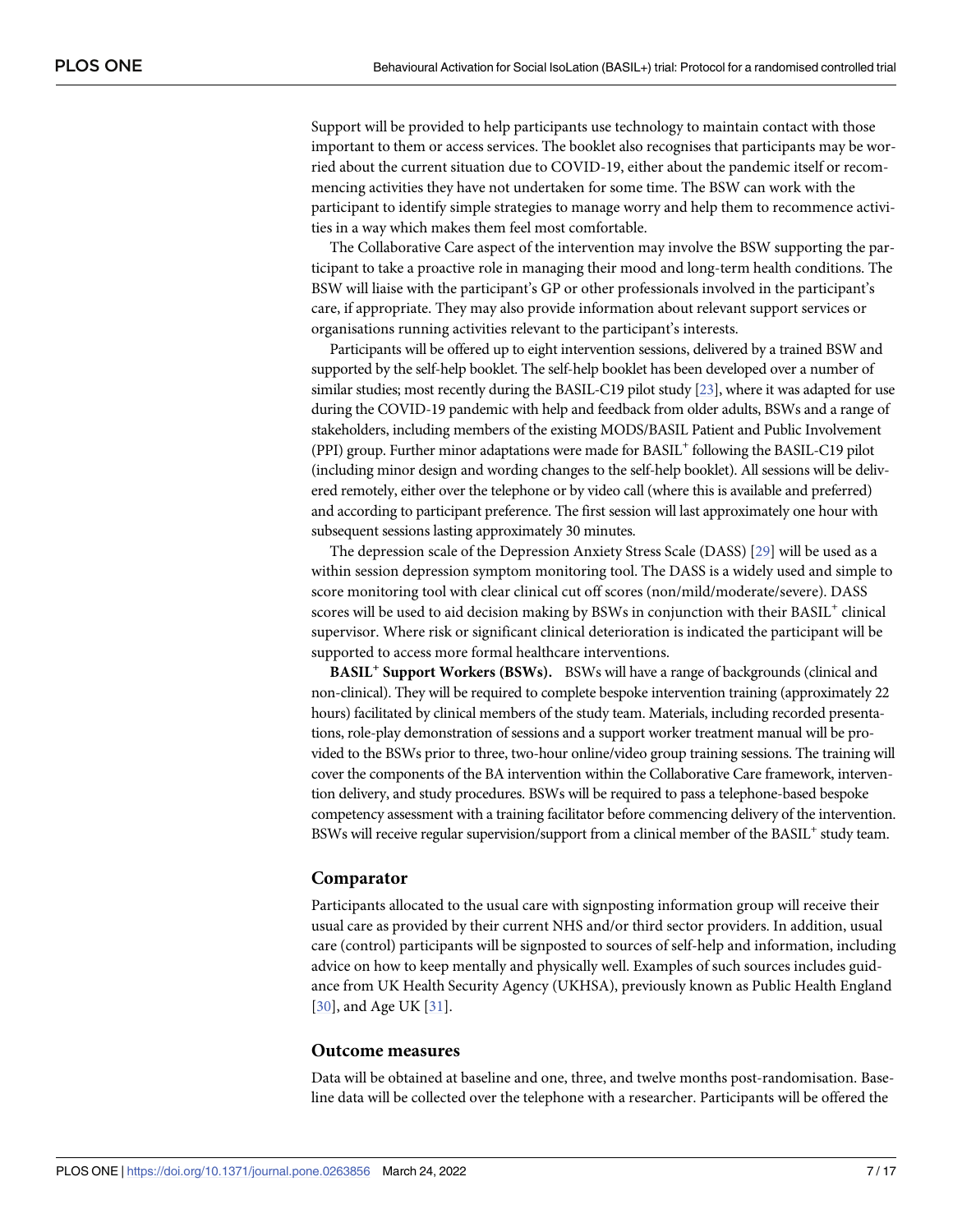<span id="page-7-0"></span>option to complete follow-up questionnaires online, via a secure emailed link, or over the telephone with a researcher. A reminder system including emails and letters will be in place to use where appropriate.

The primary outcome will be self-reported depression severity (as measured by the PHQ9) [\[28\]](#page-15-0) at three months post-randomisation.

Secondary outcomes will include depression (PHQ9) [\[27\]](#page-15-0) at one and twelve months, and loneliness (De Jong Gierveld Scale– 11 items) [[32](#page-15-0)]; social isolation (Lubben Social Network Scale—6 items) [[33](#page-15-0)]; anxiety (GAD7) [[34](#page-15-0)]; and health related quality of life (SF-12v2 [\[35\]](#page-15-0) and EQ-5D-3L [\[36\]](#page-15-0)) at one, three and twelve months post-randomisation. A bespoke questionnaire will be used to collect health service use data at all time-points. Information regarding COVID-19 circumstances will be collected at all-time points.

Demographic information will be collected at baseline, to include age, LTC types/health condition(s), socio-economic status, ethnicity, education, cohabitation status, number of children.

#### **Data management plan**

Data will be securely stored on University or NHS computers and in secure settings. For those research staff working remotely, these servers will be accessed through secure organisation VPNs. Where data will be stored at non-NHS sites, the process for secure data storage will be reviewed and approved by the trial Sponsor. All data will be stored securely in line with GCP and GDPR guidance. Access to participant data will be restricted according to researcher role. Participant confidentiality will be maintained at all times unless significant risk to self or others is identified.

#### **Study Within a Trial (SWAT)**

Relying on a text-heavy PIS has become the norm for many trials. There is conflicting evidence that introducing infographics (visual representations of information) has the potential to improve the participant experience [[37](#page-15-0)–[39](#page-15-0)].

A methodological Study Within a Trial (SWAT) will be embedded within BASIL+ to evaluate the effectiveness of a single page infographic, to go alongside the PIS, on participant recruitment and response rates. The infographic displays a participant's journey through the BASIL<sup>+</sup> trial. The use of the infographic will be tested in a cluster RCT embedded within the BASIL<sup>+</sup> trial. Study sites ( $n = 12$  approx.) will be randomised 1:1 using simple randomisation to either the SWAT intervention group (potential participants receive PIS as usual, and infographic) or the SWAT control group (potential participants receive PIS as usual, and no infographic). Generation of the SWAT allocation sequence will be undertaken independently by a statistician at YTU not involved with the BASIL<sup>+</sup> recruitment process. Study sites will be blind to SWAT group allocation.

The primary outcome of the embedded SWAT will be the participant recruitment rate into the BASIL<sup>+</sup> trial. Secondary outcomes will be i) participant response rate in terms of expressions of interest in BASIL+ (permission to contacts received, direct participant contacts, or participant completion of the online consent form–see recruitment section above), and ii) retention in BASIL+ as measured by response to the three month post-randomisation participant questionnaire.

The proportion of participants randomised into the BASIL<sup>+</sup> trial will be compared between the SWAT groups using a logistic regression model, adjusting for trial site as a random effect. The secondary outcomes will be similarly analysed; the model for response rate at the threemonth follow-up will also include a covariate for BASIL+ allocation (intervention/usual care/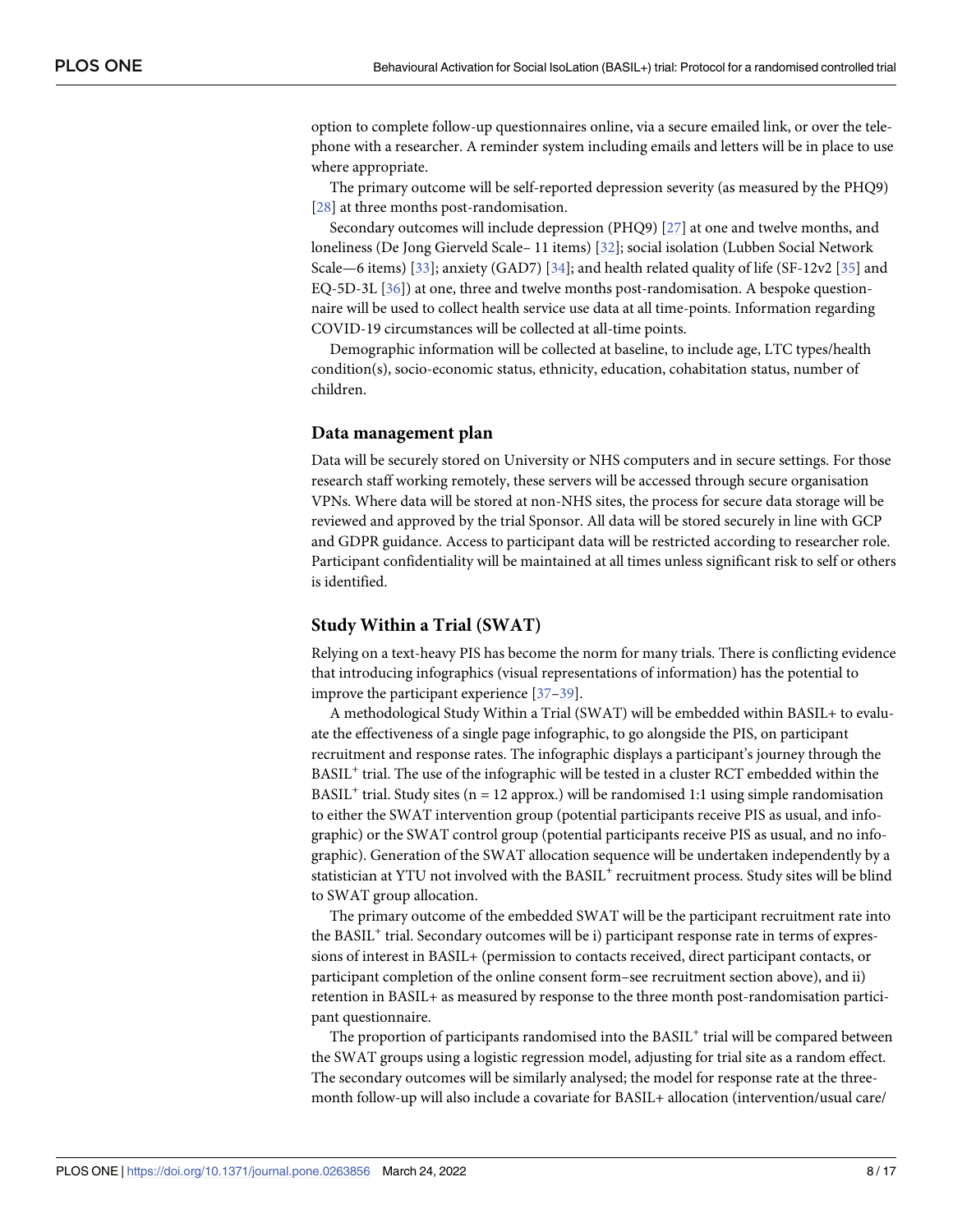<span id="page-8-0"></span>not randomised). A simple cost analysis will be conducted to estimate the cost per extra participant recruited associated with the infographic.

#### **Safety considerations**

A risk management protocol will be followed during all participant contact. Risk assessment training and standard operating procedures will be provided to all researchers and BSWs. Clinical members of local study teams will support the assessment of risk and communication of risk information to a participant's GP or emergency services, as deemed appropriate.

Serious adverse events and adverse events will be monitored for by all researchers and BSWs and reported in a timely manner.

#### **Sample size**

For populations with case-level depression, a successful treatment outcome has been defined as 5 points on the PHQ9 [[40](#page-15-0)]; however, this was calculated using distribution methods, which are not currently advocated [\[41\]](#page-15-0), and does not incorporate our wider population of interest. In an older population with subthreshold depression a difference of 1.3 has been found to be clinically and cost-effective [\[42\]](#page-15-0) with a standard deviation of 4, equating to a standardised effect size of 0.325. An effect size of 0.3 is assumed for this calculation, which is also in line with pooled standardised mean differences found in a meta-analysis of previous trials of collaborative care [[43](#page-16-0)]. Assuming 90% power, 5% alpha, 0.3 effect size and 20% attrition (from mortality and loss to follow-up) the trial would need to randomise 590 participants. However, this calculation is very conservative. In the primary analysis, baseline PHQ9 score shall be included as a covariate, which will result in gains in power. Therefore, accounting for the correlation between baseline and outcome PHQ9 score can reduce the required sample size. In the external pilot trial, a correlation of 0.58 was observed between the PHQ9 score at baseline and three months amongst participants who scored  $\geq$  5 at baseline, and follow-up at three months was 90% [[23](#page-14-0)]. Assuming a correlation of at least 0.5, 90% power, 5% alpha, 0.3 effect size and 10% attrition, 392 participants would need to be recruited and randomised into the trial. Calculations conducted using Stata v15.

#### **Statistical analyses**

A detailed statistical analysis plan will be produced prior to data analysis and approved by the joint Programme Steering and Data Monitoring and Ethics Committee. Analysis will be conducted on an intention to treat basis, using two-sided statistical tests at the 5% significance level, using Stata v17 or later. The statistician will not be blinded to treatment allocation.

The flow of participants through the trial will be detailed in a CONSORT diagram  $[Fig 2]$  $[Fig 2]$ . The number of individuals screened, eligible and randomised will be presented, with reasons for non-participation provided where available. Intervention adherence will be recorded and reported, including the number of sessions completed. The number of participants withdrawing from the intervention and/or the trial and any reasons for withdrawal will be summarised by trial arm.

Participant baseline data will be summarised descriptively by trial arm, for all randomised participants and for all who are included in the primary outcome analysis. No formal statistical comparisons will be undertaken on baseline data. Continuous measures will be reported as means and SD, while the categorical data will be reported as counts and percentages.

The primary outcome (PHQ9) will be analysed using a linear mixed model, incorporating data from all post-randomisation follow-up time points (one, three and 12 months). The model will include time, trial arm, an arm-by-time interaction, and baseline PHQ-9 score as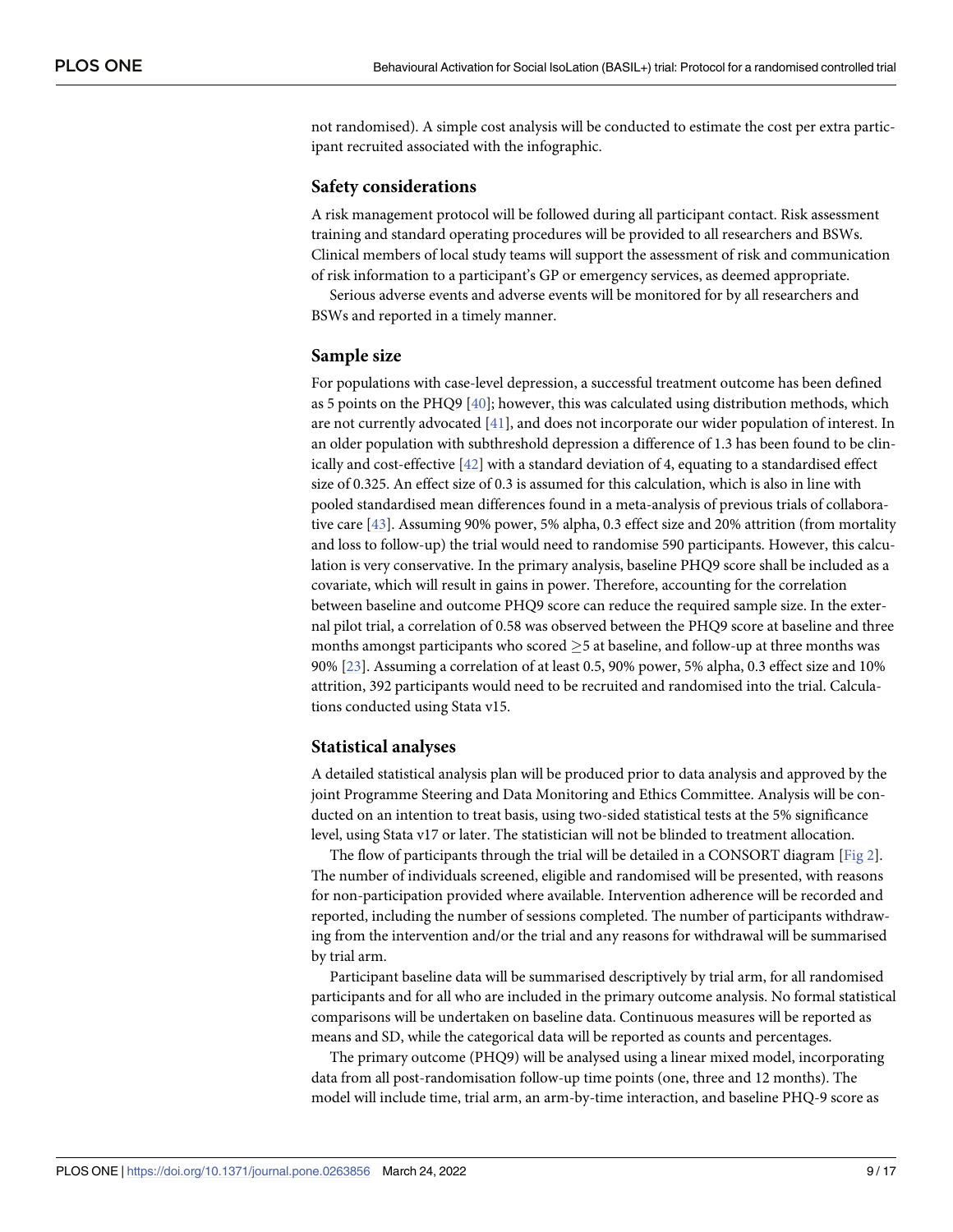<span id="page-9-0"></span>



<https://doi.org/10.1371/journal.pone.0263856.g002>

fixed effects, with participant nested within site as random effects. The model will provide an overall treatment effect over time as well as estimates at individual time points, which will be reported as mean differences, 95% confidence intervals and p-values. The primary time-point of interest is pre-specified at three months.

The secondary outcomes of GAD7, De Jong Gierveld Scale, Lubben Social Network Scale, and SF-12v2 (mental and physical health component scores separately) will be similarly analysed.

A complier average causal effect (CACE) analysis will be conducted for the primary outcome to account for non-compliance with the intervention.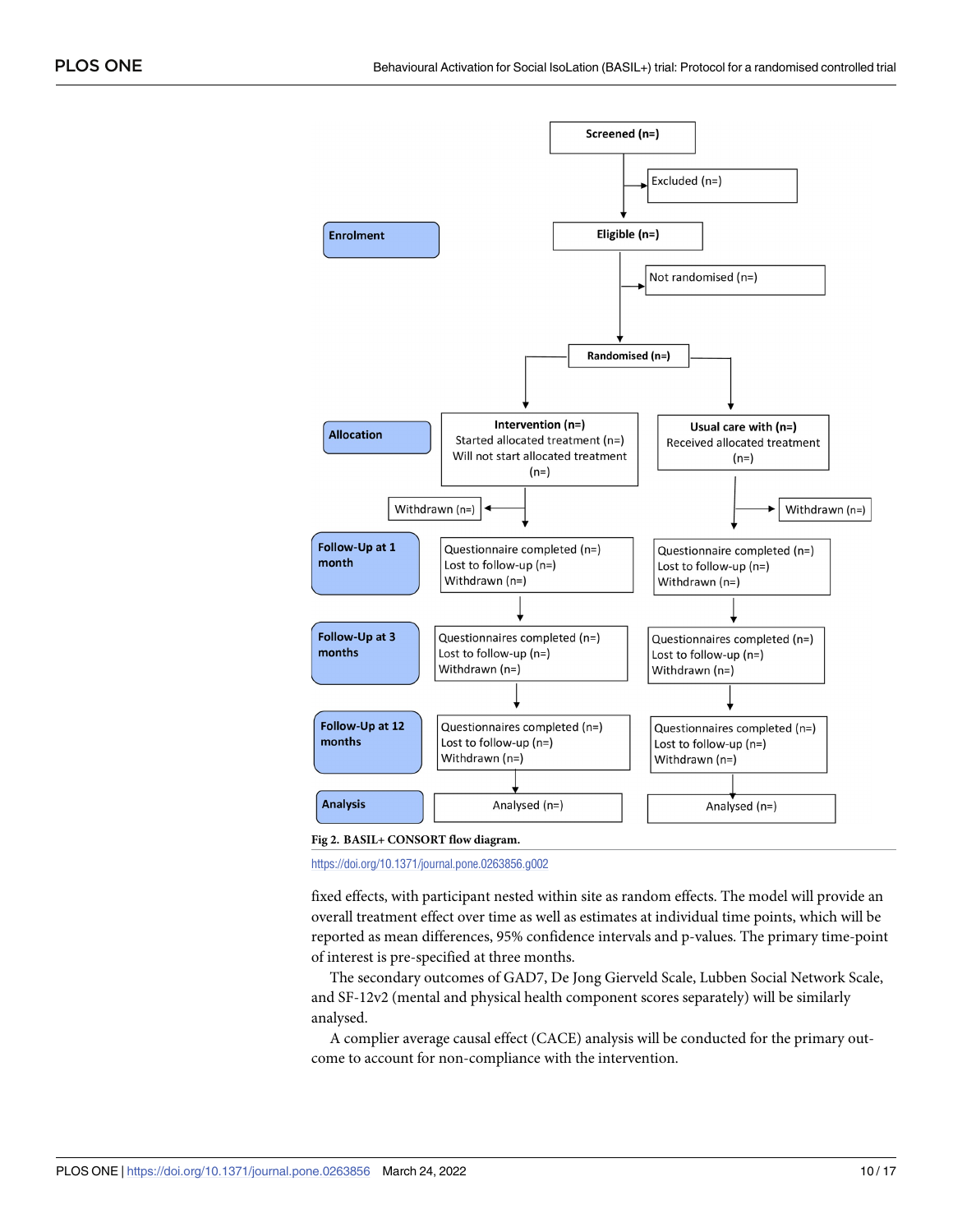## <span id="page-10-0"></span>**Economic evaluation**

A trial-based economic evaluation from UK NHS and personal and social services (PSS) perspective will be conducted in order to evaluate the cost-effectiveness of the BA intervention compared to usual care for the target population. Health outcomes will be measured in terms of quality-adjusted life years (QALYs) using the EQ-5D-3L [\[36\]](#page-15-0) questionnaire and calculated using standard area-under-the-curve method based on individual responses over the study period [[44](#page-16-0), [45](#page-16-0)]. Costs of intervention and health service use will be calculated using a bottomup costing approach. Resources used to deliver the intervention will be obtained from the study team, whereas health and social service resource use will be measured using a brief, tailored resource-use questionnaire, developed based on the questionnaire used in the BASIL C-19 pilot study [[23](#page-14-0)]. Unit costs of health and social service use will be obtained from the UK national reference costs [\[46\]](#page-16-0) and the Unit Costs of Health and Social Care report [\[47\]](#page-16-0). Cost of other professional support will be estimated from relevant salary scales and published reports/ literature. Uncertainty around the incremental cost-effectiveness ratios (ICER) will be captured using non-parametric bootstrapping technique, and the results will be presented in the conventional form of a cost-effectiveness acceptability curve (CEAC). Sensitivity analyses will be conducted to assess the impact of using SF-12v2 to measure QALYs and the impact of including costs of informal care and other additional support.

#### **Qualitative process evaluation**

The qualitative process evaluation will further explore the acceptability of the intervention, including important elements of the intervention and mode of delivery, barriers and enablers to integrating the intervention into participants' existing health and care support, and the impact of the intervention on participants' mood and general wellbeing in the context of the COVID-19 restrictions. Semi-structured interviews will be undertaken with samples of study participants, BSWs and caregivers/supportive others (where they have been involved in the intervention).

Interviews will be conducted with 15–20 participants who complete the intervention ("completers"), and up to 10 participants who were offered the intervention but who did not engage with or who 'dropped out' of the intervention. Up to 10 interviews will also be conducted with informal caregivers/supportive others. All participant and caregiver interviews will take place after the primary outcome has been completed.

Interviews will be conducted with up to 20 BSWs and will explore barriers and facilitators to delivery of the intervention and how the intervention might be integrated within health care settings. In order to assist with maximum variation in the experiences of the BSWs interviewed, factors such as intervention site location and demographic factors (such as job role, age and ethnicity) will be used to support selection for interview.

Interview topic guides will vary by participant group and will be modified iteratively as interviews and analyses progress. All interviews will last up to approximately 30–45 minutes and will be conducted over the telephone or a virtual platform.

Study participants provide consent to taking part in a qualitative interview as part of a set of optional consent statements (with form part of the trial consent form) upon entry to BASIL+.

BSWs will obtain verbal permission from interested caregivers/supportive others for the BASIL<sup>+</sup> study team to send them (post/email) a study information pack (containing an invitation letter, participant information sheet and example consent form) followed by telephone contact from the study team to discuss the study. For caregivers/supportive others who agree to take part in an interview, verbal consent will be taken (and audio recorded) prior to the interview.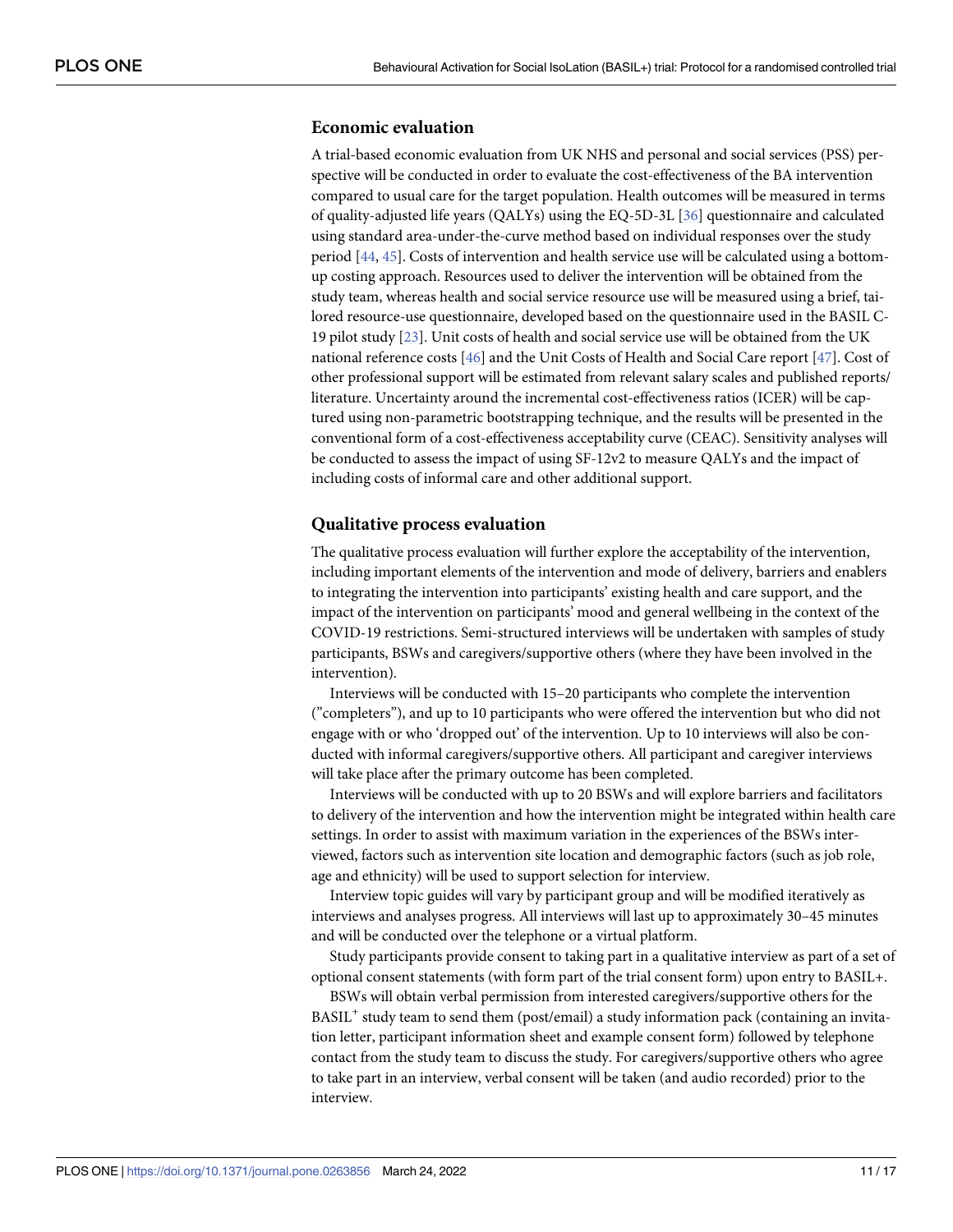<span id="page-11-0"></span>BSWs will receive a study information pack (containing an invitation letter, information sheet and example consent form) following BSW training. They will be invited to complete an online consent form or to contact the qualitative study team directly to indicate their interest in taking part in an interview.

All interviews will be digitally-recorded (with participant consent), anonymised and transcribed, the transcripts forming the data for analysis. Verbal consent for interview participation will be taken (and recorded) before the interview commences. An initial thematic analysis will be conducted. Coding will be undertaken independently by members of the qualitative research team with meetings to ensure emerging codes remain grounded in the original data. A framework approach [\[48,](#page-16-0) [49\]](#page-16-0) will be used to analyse the data, sensitised by the Normalisation Process Theory (NPT) [\[50\]](#page-16-0) to explore barriers and facilitators to rapid implementation of the BASIL<sup>+</sup> intervention into routine practice.

#### **Patient and public involvement**

Our Patient and Public Involvement (PPI) Advisory Group (AG) was originally convened for the MODS programme of research and currently consists of a group  $(N = 8)$  of individuals with a range of lived experience of physical and/or mental comorbidities and caregivers.

The PPI AG have extended their support to the BASIL research programme. Members of the research team have met virtually with the PPI AG on several occasions since the start of the COVID-19 pandemic. The PPI AG members provided feedback on the design and implementation of the BASIL+ trial, including the development of remote recruitment methods and materials (including the Participant Information Sheet) and plans for the remote delivery of the BASIL+ intervention and trial to include adherence to COVID-19 restrictions.

In addition to the work with the advisory group, the MODS/BASIL research programmes have PPI representation at Programme Management Group (PMG) meetings and on the independent Programme Steering and Data Monitoring and Ethics Committee (PSC).

#### **Status and timeline of the study**

Recruitment of participants began in February 2021 and is expected to be completed by the end of February 2022. Intervention delivery is expected to be completed by March/April 2022 depending on participant availability. The current protocol is version 4.0 dated 13/12/2021.

### **Discussion**

To the best of our knowledge, BASIL<sup>+</sup> represents the first large-scale mental health randomised controlled trial conducted in response to the COVID-19 pandemic with the aim of mitigating the psychological impacts of the pandemic and associated social restrictions on potentially vulnerable older adults. The prevalence of depression and loneliness is expected to have increased in the general population due to COVID-19; this increase may have a disproportionate negative impact on older adults with existing long-term health conditions.

We adapted an evidence-based low intensity BA intervention, previously found to be effective at reducing depressive symptoms in older adults [[42](#page-15-0)], for use during the pandemic. The brief nature of the intervention lends itself to remote delivery and could represent an efficient and effective way to support vulnerable populations by reducing depression and loneliness, particularly during periods of social isolation, such as the COVID-19 pandemic. The study has the potential to lead to significant benefits to the NHS, health and social care settings, and society.

BASIL<sup>+</sup> will also add to existing trial based evidence in this area. There are few trials of cognitive or behavioural interventions [[51](#page-16-0)], and we anticipate this will be the largest such trial. In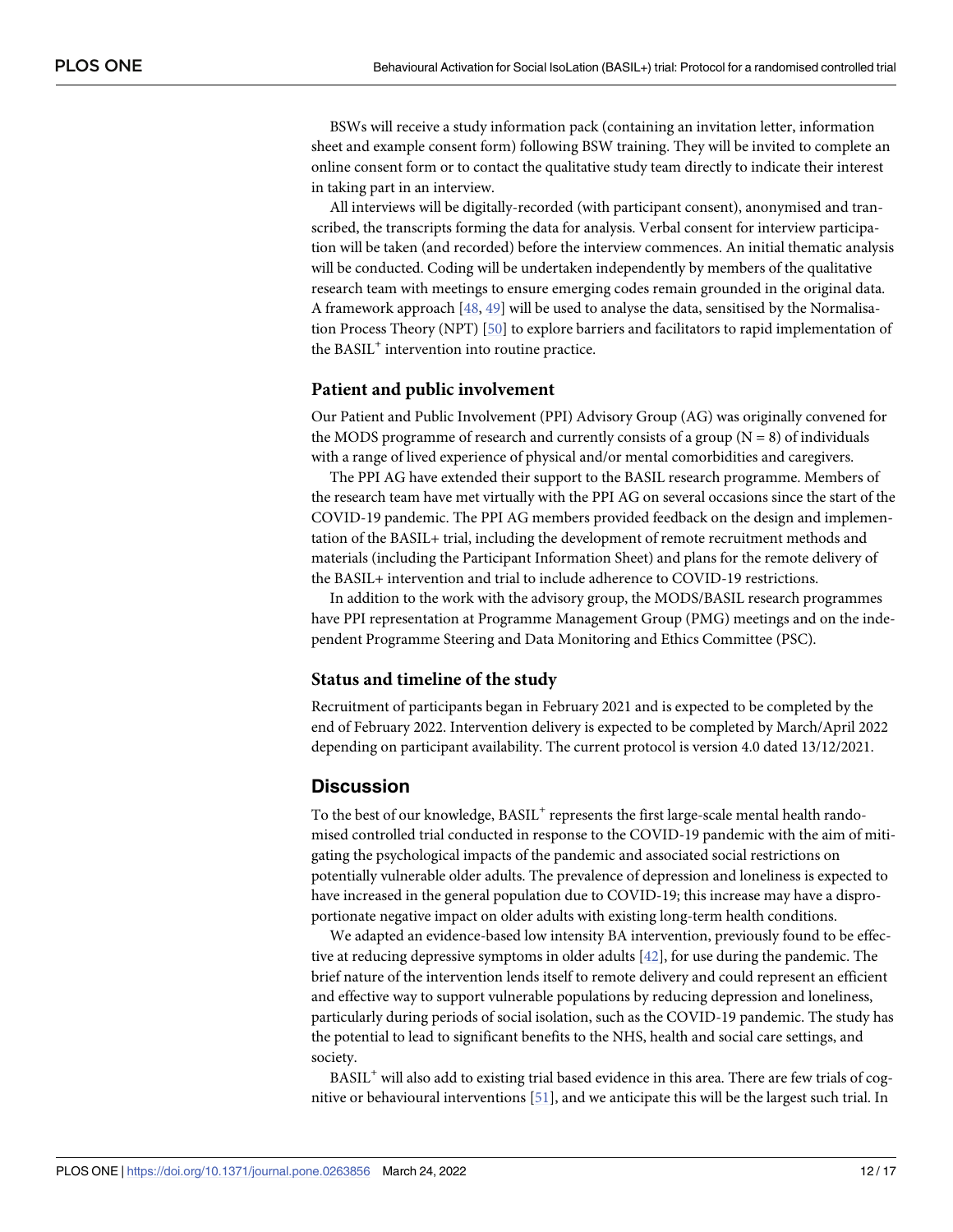<span id="page-12-0"></span>time we anticipate that the results of BASIL<sup>+</sup> will contribute to Cochrane reviews in this topic [\[19\]](#page-14-0).

BASIL<sup>+</sup> builds on the work conducted in the BASIL-C19 external pilot RCT [\[23\]](#page-14-0) and will provide further lessons for the efficient delivery of mental health trials beyond the pandemic. The current work will be important in contributing to the emerging knowledge that trials can be conducted more efficiently and resourcefully when networks and research communities come together to work collaboratively with a united goal.

#### **Ethical considerations and declarations**

The trial received ethical approval from Yorkshire and The Humber–Leeds West Research Ethics Committee on 11 December 2021 (REC Ref:  $20/YH/0347$ ). The sponsor for BASIL<sup>+</sup> is Tees, Esk and Wear Valleys NHS Foundation Trust.

Although we are aware that the study population could be considered a vulnerable group, we do not anticipate any major ethical issues. The study will be conducted to protect the human rights and dignity of the participant as reflected in the 1996 version of the Helsinki Declaration. In order to protect the study participants, the following provisions will be made/ upheld; the study has been designed to minimise pain, discomfort and fear and any foreseeable risk in relation to the experiences/treatments involved, the explicit wishes of the participant will be respected including the right to withdraw from the study at any time, the interest of the patient will prevail over those of science and society, provision will be made for indemnity by the investigator and sponsor. Patients will not be denied any form of care that is currently available in the NHS by participating in the study.

Protocol amendments will be managed via the Health Research Authority, Research Ethics Committee and sponsor approvals process during the study.

## **Supporting information**

**S1 [Checklist.](http://www.plosone.org/article/fetchSingleRepresentation.action?uri=info:doi/10.1371/journal.pone.0263856.s001) SPIRIT checklist.** (DOC)

**S1 [File.](http://www.plosone.org/article/fetchSingleRepresentation.action?uri=info:doi/10.1371/journal.pone.0263856.s002) BASIL+ MT trial protocol v4.0 13.12.2021.** (DOCX)

#### **Acknowledgments**

We would like to thank: the participants for taking part in the trial, general practice and North East and North Cumbria Local Clinical Research Network staff for identifying and facilitating recruitment of participants, the independent Programme Steering Committee members for overseeing the study, and our PPI AG members for their insightful contributions and collaboration.

## **Author Contributions**

- **Conceptualization:** Elizabeth Littlewood, Samantha Gascoyne, Dean McMillan, Carolyn A. Chew-Graham, Della Bailey, Claire Sloan, Catherine Hewitt, Peter Coventry, Gemma Traviss-Turner, Andrew Clegg, Tom Gentry, Andrew Hill, Karina Lovell, Sarah Dexter Smith, Judith Webster, David Ekers, Simon Gilbody.
- **Data curation:** Lauren Burke, Elizabeth Littlewood, Samantha Gascoyne, Caroline Fairhurst, Kalpita Baird, Catherine Hewitt, Leanne Shearsmith, Elizabeth Newbronner, Rebecca Woodhouse.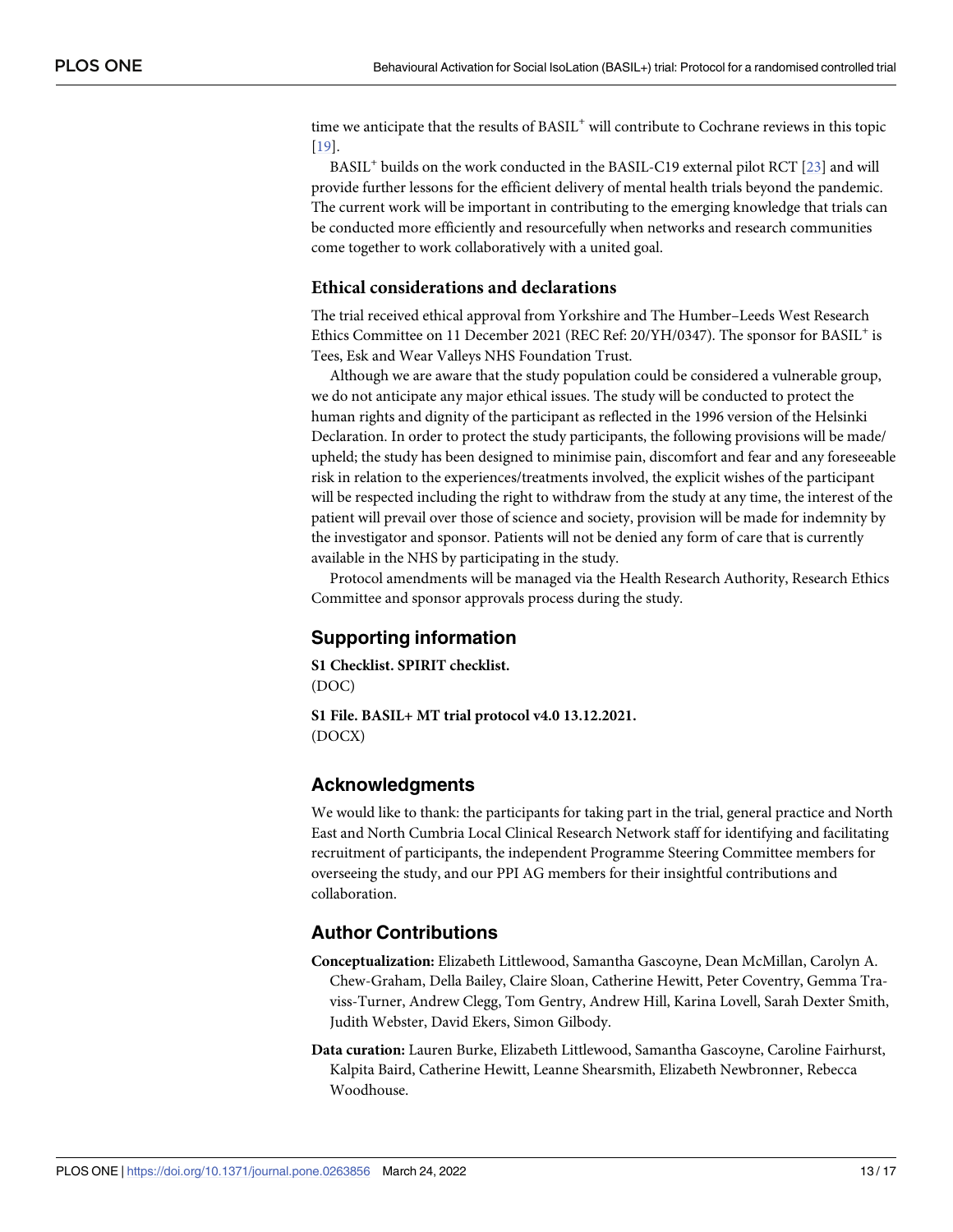- <span id="page-13-0"></span>**Formal analysis:** Carolyn A. Chew-Graham, Caroline Fairhurst, Kalpita Baird, Catherine Hewitt, Leanne Shearsmith, Peter Coventry, Elizabeth Newbronner, Rebecca Woodhouse.
- **Funding acquisition:** Elizabeth Littlewood, Dean McMillan, Carolyn A. Chew-Graham, Catherine Hewitt, David Ekers, Simon Gilbody.
- **Investigation:** Lauren Burke, Samantha Gascoyne, Dean McMillan, Della Bailey, Andrew Henry, Eloise Ryde, Leanne Shearsmith, Suzanne Crosland, Rebecca Woodhouse.
- **Methodology:** Elizabeth Littlewood, Dean McMillan, Carolyn A. Chew-Graham, Claire Sloan, Caroline Fairhurst, Catherine Hewitt, Peter Coventry, Gemma Traviss-Turner, Andrew Clegg, Andrew Hill, Karina Lovell, David Ekers, Simon Gilbody.
- **Project administration:** Lauren Burke, Elizabeth Littlewood, Samantha Gascoyne, Dean McMillan, Carolyn A. Chew-Graham, Della Bailey, Peter Coventry, Suzanne Crosland, David Ekers, Simon Gilbody.
- **Resources:** Dean McMillan, Carolyn A. Chew-Graham, Della Bailey, Claire Sloan, Judith Webster, David Ekers.
- **Software:** Caroline Fairhurst, Kalpita Baird, Catherine Hewitt.
- **Supervision:** Lauren Burke, Elizabeth Littlewood, Samantha Gascoyne, Dean McMillan, Carolyn A. Chew-Graham, Della Bailey, Suzanne Crosland, Rebecca Woodhouse, Simon Gilbody.
- **Validation:** Carolyn A. Chew-Graham, Caroline Fairhurst, Kalpita Baird, Catherine Hewitt, David Ekers, Simon Gilbody.
- **Visualization:** Lauren Burke, Elizabeth Littlewood, Samantha Gascoyne.
- **Writing – original draft:** Lauren Burke, Elizabeth Littlewood, Samantha Gascoyne, Della Bailey, Caroline Fairhurst, Kalpita Baird, Andrew Henry, Eloise Ryde, Leanne Shearsmith, Rebecca Woodhouse, Simon Gilbody.
- **Writing – review & editing:** Lauren Burke, Elizabeth Littlewood, Samantha Gascoyne, Dean McMillan, Carolyn A. Chew-Graham, Della Bailey, Claire Sloan, Caroline Fairhurst, Kalpita Baird, Catherine Hewitt, Andrew Henry, Eloise Ryde, Leanne Shearsmith, Peter Coventry, Suzanne Crosland, Elizabeth Newbronner, Gemma Traviss-Turner, Rebecca Woodhouse, Andrew Clegg, Tom Gentry, Andrew Hill, Karina Lovell, Sarah Dexter Smith, Judith Webster, David Ekers, Simon Gilbody.

#### **References**

- **[1](#page-1-0).** Long-term conditions and multi-morbidity [Internet]. The King's Fund. 2012 [cited 2021 23<sup>rd</sup> November 2021]. Available from: [https://www.kingsfund.org.uk/projects/time-think-differently/trends-disease-and](https://www.kingsfund.org.uk/projects/time-think-differently/trends-disease-and-disability-long-term-conditions-multi-morbidity)[disability-long-term-conditions-multi-morbidity](https://www.kingsfund.org.uk/projects/time-think-differently/trends-disease-and-disability-long-term-conditions-multi-morbidity)
- **[2](#page-1-0).** NIHR. Strategic Framework for Multiple Long-Term Conditions (Multimorbidity) MLTC-M Research [cited 2021 23rd November 2021]. Available from: [https://www.nihr.ac.uk/documents/nihr-strategic](https://www.nihr.ac.uk/documents/nihr-strategicframework-for-multiple-long-term-conditions-multimorbidity-mltc-m-research/24639) [framework-for-multiple-long-term-conditions-multimorbidity-mltc-m-research/24639](https://www.nihr.ac.uk/documents/nihr-strategicframework-for-multiple-long-term-conditions-multimorbidity-mltc-m-research/24639)
- **[3](#page-1-0).** NICE. Multi-morbidity: clinical assessment and management. 2016.
- **[4](#page-1-0).** World Health Organization. Depression. [cited 2021 23rd November 2021]. Available from: [https://www.](https://www.who.int/news-room/fact-sheets/detail/depression) [who.int/news-room/fact-sheets/detail/depression](https://www.who.int/news-room/fact-sheets/detail/depression)
- **[5](#page-1-0).** Whiteford HA, Degenhardt L, Rehm J, Baxter AJ, Ferrari AJ, Erskine HE, et al. Global burden of disease attributable to mental and substance use disorders: findings from the Global Burden of Disease Study 2010. 2013; 382(9904):1575–86. [https://doi.org/10.1016/S0140-6736\(13\)61611-6](https://doi.org/10.1016/S0140-6736%2813%2961611-6) PMID: [23993280](http://www.ncbi.nlm.nih.gov/pubmed/23993280)
- **[6](#page-1-0).** Dickens C, Katon W, Blakemore A, Khara A, McGowan L, Tomenson B, et al. Does depression predict the use of urgent and unscheduled care by people with long term conditions? A systematic review with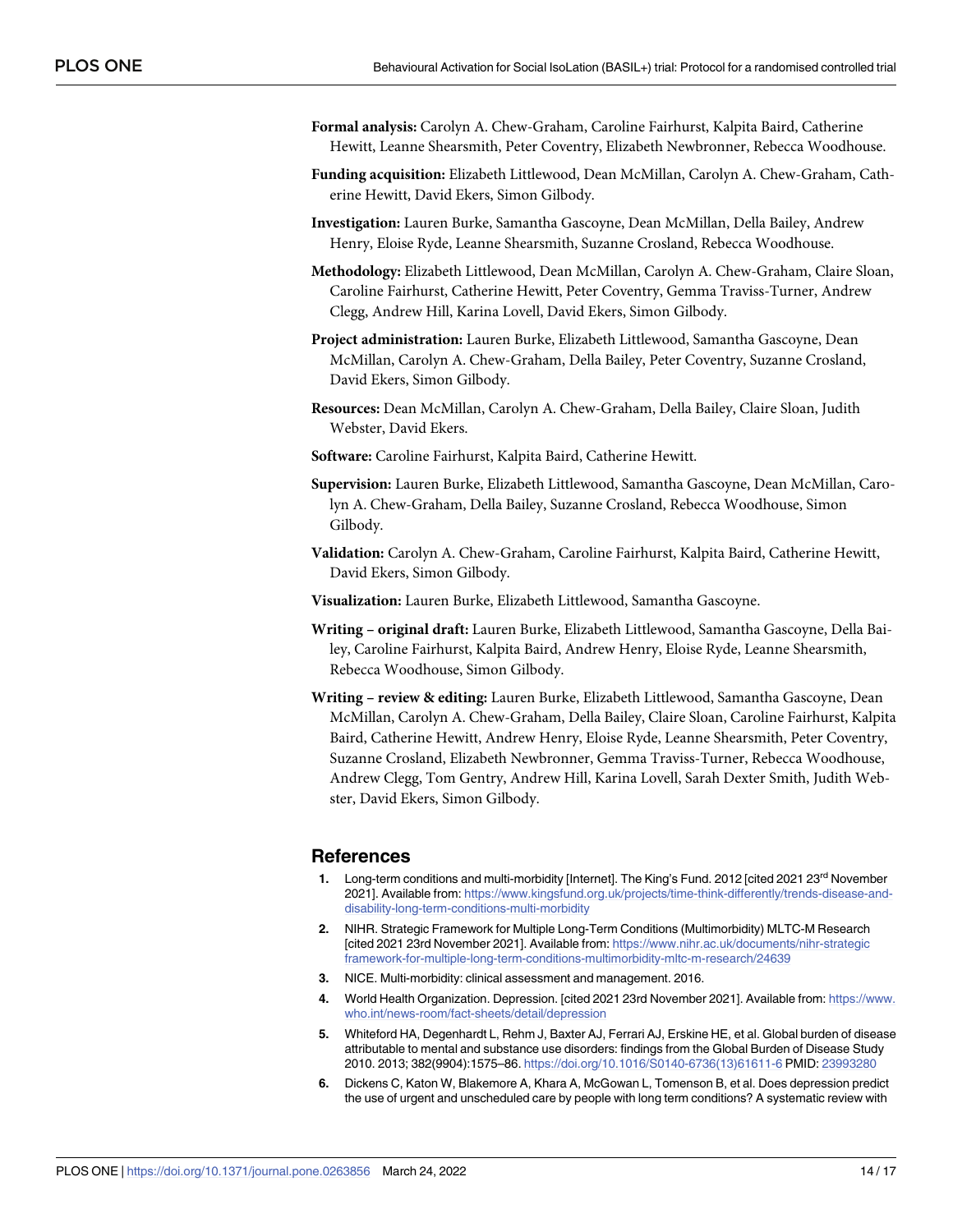meta-analysis. Journal of psychosomatic research. 2012; 73(5):334–42. [https://doi.org/10.1016/j.](https://doi.org/10.1016/j.jpsychores.2012.08.018) [jpsychores.2012.08.018](https://doi.org/10.1016/j.jpsychores.2012.08.018) PMID: [23062805](http://www.ncbi.nlm.nih.gov/pubmed/23062805)

- <span id="page-14-0"></span>**[7](#page-1-0).** Mujica-Mota RE, Roberts M, Abel G, Elliott M, Lyratzopoulos G, Roland M, et al. Common patterns of morbidity and multi-morbidity and their impact on health-related quality of life: evidence from a national survey. 2015; 24(4):909–18. <https://doi.org/10.1007/s11136-014-0820-7> PMID: [25344816](http://www.ncbi.nlm.nih.gov/pubmed/25344816)
- **[8](#page-1-0).** NHS England. Five year forward view. 2014.
- **[9](#page-1-0).** Coronavirus and shielding of clinically extremely vulnerable people in England—Office for National Statistics [Internet]. Ons.gov.uk. 2021 [cited 29 November 2021]. Available from: [https://www.ons.gov.uk/](https://www.ons.gov.uk/peoplepopulationandcommunity/healthandsocialcare/conditionsanddiseases/bulletins/coronavirusandshieldingofclinicallyextremelyvulnerablepeopleinengland/9julyto16july2020) [peoplepopulationandcommunity/healthandsocialcare/conditionsanddiseases/bulletins/](https://www.ons.gov.uk/peoplepopulationandcommunity/healthandsocialcare/conditionsanddiseases/bulletins/coronavirusandshieldingofclinicallyextremelyvulnerablepeopleinengland/9julyto16july2020) [coronavirusandshieldingofclinicallyextremelyvulnerablepeopleinengland/9julyto16july2020](https://www.ons.gov.uk/peoplepopulationandcommunity/healthandsocialcare/conditionsanddiseases/bulletins/coronavirusandshieldingofclinicallyextremelyvulnerablepeopleinengland/9julyto16july2020)
- **[10](#page-2-0).** Wong SYS, Zhang D, Sit RWS, Yip BHK, Chung RY-n, Wong CKM, et al. Impact of COVID-19 on loneliness, mental health, and health service utilisation: a prospective cohort study of older adults with multimorbidity in primary care. Brit J Gen Pract. 2020; 70(700):e817–e24. [https://doi.org/10.3399/](https://doi.org/10.3399/bjgp20X713021) [bjgp20X713021](https://doi.org/10.3399/bjgp20X713021) PMID: [32988955](http://www.ncbi.nlm.nih.gov/pubmed/32988955)
- **[11](#page-2-0).** Carr MJ, Steeg S, Webb RT, Kapur N, Chew-Graham CA, Abel KM, et al. Effects of the COVID-19 pandemic on primary care-recorded mental illness and self-harm episodes in the UK: a population-based cohort study. The Lancet Public Health. 2021; 6(2):e124–e35. [https://doi.org/10.1016/S2468-2667\(20\)](https://doi.org/10.1016/S2468-2667%2820%2930288-7) [30288-7](https://doi.org/10.1016/S2468-2667%2820%2930288-7) PMID: [33444560](http://www.ncbi.nlm.nih.gov/pubmed/33444560)
- **[12](#page-2-0).** Robb CE, Jager-Loots D, Celeste A, Ahmadi-Abhari S, Giannakopoulou P, Udeh-Momoh C, et al. Associations of social isolation with anxiety and depression during the early COVID-19 pandemic: a survey of older adults in London, UK. Frontiers in Psychiatry. 2020; 11:991. [https://doi.org/10.3389/fpsyt.2020.](https://doi.org/10.3389/fpsyt.2020.591120) [591120](https://doi.org/10.3389/fpsyt.2020.591120) PMID: [33132942](http://www.ncbi.nlm.nih.gov/pubmed/33132942)
- **[13](#page-2-0).** Santini ZI, Jose PE, Cornwell EY, Koyanagi A, Nielsen L, Hinrichsen C, et al. Social disconnectedness, perceived isolation, and symptoms of depression and anxiety among older Americans (NSHAP): a longitudinal mediation analysis. The Lancet Public Health. 2020; 5(1):e62–e70. [https://doi.org/10.1016/](https://doi.org/10.1016/S2468-2667%2819%2930230-0) [S2468-2667\(19\)30230-0](https://doi.org/10.1016/S2468-2667%2819%2930230-0) PMID: [31910981](http://www.ncbi.nlm.nih.gov/pubmed/31910981)
- **[14](#page-2-0).** Gerst-Emerson K, Jayawardhana J. Loneliness as a public health issue: the impact of loneliness on health care utilization among older adults. American journal of public health. 2015 May; 105(5):1013–9. <https://doi.org/10.2105/AJPH.2014.302427> PMID: [25790413](http://www.ncbi.nlm.nih.gov/pubmed/25790413)
- **[15](#page-2-0).** Saul H, Gursul D. Loneliness is strongly linked to depression among older adults, a long term study suggests. BMJ (Clinical research ed.). 2021 Oct 29; 375:n2524. <https://doi.org/10.1136/bmj.n2524> PMID: [34716151](http://www.ncbi.nlm.nih.gov/pubmed/34716151)
- **[16](#page-2-0).** Mann F, Bone JK, Lloyd-Evans B, Frerichs J, Pinfold V, Ma R, Wang J, Johnson S. A life less lonely: the state of the art in interventions to reduce loneliness in people with mental health problems. Social psychiatry and psychiatric epidemiology. 2017 Jun; 52(6):627–38. [https://doi.org/10.1007/s00127-017-](https://doi.org/10.1007/s00127-017-1392-y) [1392-y](https://doi.org/10.1007/s00127-017-1392-y) PMID: [28528389](http://www.ncbi.nlm.nih.gov/pubmed/28528389)
- **[17](#page-2-0).** Ma R, Mann F, Wang J, Lloyd-Evans B, Terhune J, Al-Shihabi A et al. The effectiveness of interventions for reducing subjective and objective social isolation among people with mental health problems: a systematic review. Social psychiatry and psychiatric epidemiology. 2020 Jul; 55(7):839–76. [https://doi.org/](https://doi.org/10.1007/s00127-019-01800-z) [10.1007/s00127-019-01800-z](https://doi.org/10.1007/s00127-019-01800-z) PMID: [31741017](http://www.ncbi.nlm.nih.gov/pubmed/31741017)
- **[18](#page-2-0).** Lloyd-Evans B, Frerichs J, Stefanidou T, Bone J, Pinfold V, Lewis G et al. The Community Navigator Study: Results from a feasibility randomised controlled trial of a programme to reduce loneliness for people with complex anxiety or depression. Plos one. 2020 May29; 15(5):e0233535. [https://doi.org/10.](https://doi.org/10.1371/journal.pone.0233535) [1371/journal.pone.0233535](https://doi.org/10.1371/journal.pone.0233535) PMID: [32469922](http://www.ncbi.nlm.nih.gov/pubmed/32469922)
- **[19](#page-12-0).** Eddy E, Heron PN, McMillan D, Dawson S, Ekers D, Hickin N et al. Cognitive or behavioural interventions (or both) to prevent or mitigate loneliness in adolescents, adults, and older adults. Cochrane database of systematic reviews (Online). 2020 Nov 18.
- **[20](#page-2-0).** Donovan NJ. Timely insights into the treatment of social disconnection in lonely, homebound older adults. The American Journal of Geriatric Psychiatry. 2020 Jul 1; 28(7):709–11. [https://doi.org/10.1016/](https://doi.org/10.1016/j.jagp.2020.04.002) [j.jagp.2020.04.002](https://doi.org/10.1016/j.jagp.2020.04.002) PMID: [32303405](http://www.ncbi.nlm.nih.gov/pubmed/32303405)
- **[21](#page-2-0).** Ekers D, Webster L, Van Straten A, Cuijpers P, Richards D, Gilbody S. Behavioural activation for depression; an update of meta-analysis of effectiveness and sub group analysis. PloS one. 2014 Jun17; 9(6):e100100. <https://doi.org/10.1371/journal.pone.0100100> PMID: [24936656](http://www.ncbi.nlm.nih.gov/pubmed/24936656)
- **[22](#page-2-0).** Archer J, Bower P, Gilbody S, Lovell K, Richards D, Gask L, Dickens C, Coventry P. Collaborative care for depression and anxiety problems. Cochrane Database of Systematic Reviews. 2012(10). [https://doi.](https://doi.org/10.1002/14651858.CD006525.pub2) [org/10.1002/14651858.CD006525.pub2](https://doi.org/10.1002/14651858.CD006525.pub2) PMID: [23076925](http://www.ncbi.nlm.nih.gov/pubmed/23076925)
- **[23](#page-8-0).** Gilbody S, Littlewood E, McMillan D, Chew-Graham CA, Bailey D, Gascoyne S et al. Behavioural activation to prevent depression and loneliness among socially isolated older people with long-term conditions: The BASIL COVID-19 pilot randomised controlled trial. PLoS Medicine. 2021 Oct12; 18(10): e1003779. <https://doi.org/10.1371/journal.pmed.1003779> PMID: [34637450](http://www.ncbi.nlm.nih.gov/pubmed/34637450)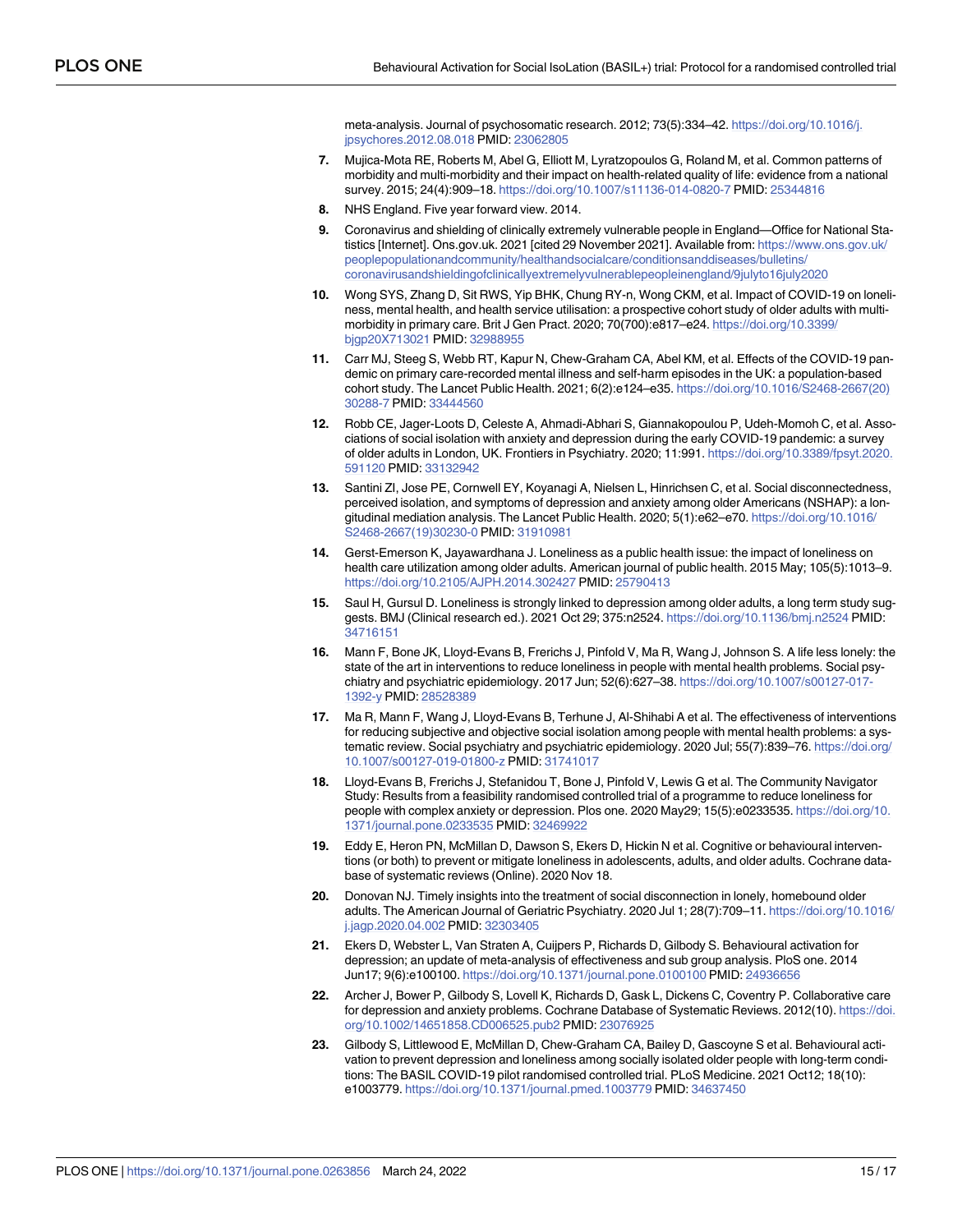- <span id="page-15-0"></span>**[24](#page-2-0).** O'Connor RC, Wetherall K, Cleare S, McClelland H, Melson AJ, Niedzwiedz CL et al. Mental health and well-being during the COVID-19 pandemic: longitudinal analyses of adults in the UK COVID-19 Mental Health & Wellbeing study. The British Journal of Psychiatry. 2021 Jun; 218(6):326–33. [https://doi.org/](https://doi.org/10.1192/bjp.2020.212) [10.1192/bjp.2020.212](https://doi.org/10.1192/bjp.2020.212) PMID: [33081860](http://www.ncbi.nlm.nih.gov/pubmed/33081860)
- **[25](#page-2-0).** Gilbody S, Littlewood E, Gascoyne S, McMillan D, Ekers D, Chew-Graham CA et al. Mitigating the impacts of COVID-19: where are the mental health trials?. The Lancet Psychiatry. 2021 Jun 1. [https://](https://doi.org/10.1016/S2215-0366%2821%2900204-2) [doi.org/10.1016/S2215-0366\(21\)00204-2](https://doi.org/10.1016/S2215-0366%2821%2900204-2) PMID: [34087112](http://www.ncbi.nlm.nih.gov/pubmed/34087112)
- **[26](#page-3-0).** Department of Health. Long Term Conditions Compendium of Information. 3rd ed. London: Department of Health; 2012.
- **[27](#page-7-0).** Digital NHS. The Quality and Outcomes Framework 2020 [cited 2021 23rd November 2021]. Available from: [https://digital.nhs.uk/data-and-information/data-tools-and-services/data-services/general](https://digital.nhs.uk/data-and-information/data-tools-and-services/data-services/general-practice-data-hub/quality-outcomes-framework-qof)[practice-data-hub/quality-outcomes-framework-qof](https://digital.nhs.uk/data-and-information/data-tools-and-services/data-services/general-practice-data-hub/quality-outcomes-framework-qof).
- **[28](#page-7-0).** Kroenke K, Spitzer RL. The PHQ-9: A new depression and diagnostic severity measure. Psychiatr Ann. 2002; 32:509–21.
- **[29](#page-6-0).** Henry JD, Crawford JR. The short-form version of the Depression Anxiety Stress Scales (DASS-21): Construct validity and normative data in a large non-clinical sample. British Journal of Clinical Psychology. 2005; 44(2):227–39
- **[30](#page-6-0).** Public Health England.COVID-19: guidance for the public on mental health and wellbeing. Advice and information on how to look after your mental health and wellbeing during the coronavirus (COVID-19) outbreak: Public Health England; 2020 [29th March 2021]. Available from: [https://www.gov.uk/](https://www.gov.uk/government/publications/covid-19-guidance-for-the-public-on-mental-health-and-wellbeing) [government/publications/covid-19-guidance-for-the-public-on-mental-health-and-wellbeing.](https://www.gov.uk/government/publications/covid-19-guidance-for-the-public-on-mental-health-and-wellbeing)
- **[31](#page-6-0).** Age UK. Staying safe and well 2020 [29th March 2021]. Available from: [https://www.ageuk.org.uk/](https://www.ageuk.org.uk/information-advice/coronavirus/staying-safe-and-well-at-home/) [information-advice/coronavirus/staying-safe-and-well-at-home/.](https://www.ageuk.org.uk/information-advice/coronavirus/staying-safe-and-well-at-home/)
- **[32](#page-7-0).** De Jong-Gierveld J, Kamphuls F. The development of a Rasch-type loneliness scale. Applied Psychological Measurement. 1985; 9(3):289–99.
- **[33](#page-7-0).** Lubben JE. Assessing social networks among elderly populations. Family and community health. 1988 Nov1; 11(3):42–52.
- **[34](#page-7-0).** Spitzer RL, Kroenke K, Williams JBW, Lowe B. A Brief Measure for Assessing Generalized Anxiety Disorder: The GAD-7. Arch Intern Med. 2006; 166(10):1092–7. [https://doi.org/10.1001/archinte.166.10.](https://doi.org/10.1001/archinte.166.10.1092) [1092](https://doi.org/10.1001/archinte.166.10.1092) PMID: [16717171](http://www.ncbi.nlm.nih.gov/pubmed/16717171)
- **[35](#page-7-0).** Ware JE Jr, Kosinski M, Keller SD. A 12-Item Short-Form Health Survey: construction of scales and preliminary tests of reliability and validity. Medical care. 1996; 34(3):220–33. [https://doi.org/10.1097/](https://doi.org/10.1097/00005650-199603000-00003) [00005650-199603000-00003](https://doi.org/10.1097/00005650-199603000-00003) PMID: [8628042](http://www.ncbi.nlm.nih.gov/pubmed/8628042)
- **[36](#page-7-0).** Group EuroQual. EuroQol: A new Instrument for the measurement of Health Related Quality of Life. 1990; 16(3):199–208. [https://doi.org/10.1016/0168-8510\(90\)90421-9](https://doi.org/10.1016/0168-8510%2890%2990421-9) PMID: [10109801](http://www.ncbi.nlm.nih.gov/pubmed/10109801)
- **[37](#page-7-0).** Hill B, Perri-Moore S, Kuang J, Bray BE, Ngo L, Doig A et al. Automated pictographic illustration of discharge instructions with Glyph: impact on patient recall and satisfaction. Journal of the American Medical Informatics Association. 2016 Nov 1; 23(6):1136–42. <https://doi.org/10.1093/jamia/ocw019> PMID: [27234601](http://www.ncbi.nlm.nih.gov/pubmed/27234601)
- **38.** McCrorie AD, Chen JJ, Weller R, McGlade KJ, Donnelly C. Trial of infographics in Northern Ireland (TINI): Preliminary evaluation and results of a randomized controlled trial comparing infographics with text. Cogent medicine. 2018 Jan1; 5(1):1483591. <https://doi.org/10.1080/2331205X.2018.1483591> PMID: [29938211](http://www.ncbi.nlm.nih.gov/pubmed/29938211)
- **[39](#page-7-0).** Buljan I, Malički M, Wager E, Puljak L, Hren D, Kellie F, West H, Alfirević Ž, Marušić A. No difference in knowledge obtained from infographic or plain language summary of a Cochrane systematic review: three randomized controlled trials. Journal of clinical epidemiology. 2018 May 1; 97:86–94. [https://doi.](https://doi.org/10.1016/j.jclinepi.2017.12.003) [org/10.1016/j.jclinepi.2017.12.003](https://doi.org/10.1016/j.jclinepi.2017.12.003) PMID: [29269021](http://www.ncbi.nlm.nih.gov/pubmed/29269021)
- **[40](#page-8-0).** Löwe B, Unützer J, Callahan CM, Perkins AJ, Kroenke K. Monitoring depression treatment outcomes with the patient health questionnaire-9. Medical care. 2004 Dec 1:1194–201. [https://doi.org/10.1097/](https://doi.org/10.1097/00005650-200412000-00006) [00005650-200412000-00006](https://doi.org/10.1097/00005650-200412000-00006) PMID: [15550799](http://www.ncbi.nlm.nih.gov/pubmed/15550799)
- **[41](#page-8-0).** Cook JA, Julious SA, Sones W, Hampson LV, Hewitt CE, Berlin JA et al. Practical help for specifying the target difference in sample size calculations for RCTs: the DELTA2 five-stage study, including a workshop. Health technology assessment. 2019 Oct 1. <https://doi.org/10.3310/hta23600> PMID: [31661431](http://www.ncbi.nlm.nih.gov/pubmed/31661431)
- **[42](#page-8-0).** Gilbody S, Lewis H, Adamson J, Atherton K, Bailey D, Birtwistle J et al. Effect of collaborative care vs usual care on depressive symptoms in older adults with subthreshold depression: the CASPER randomized clinical trial. Jama. 2017 Feb 21; 317(7):728–37. <https://doi.org/10.1001/jama.2017.0130> PMID: [28241357](http://www.ncbi.nlm.nih.gov/pubmed/28241357)